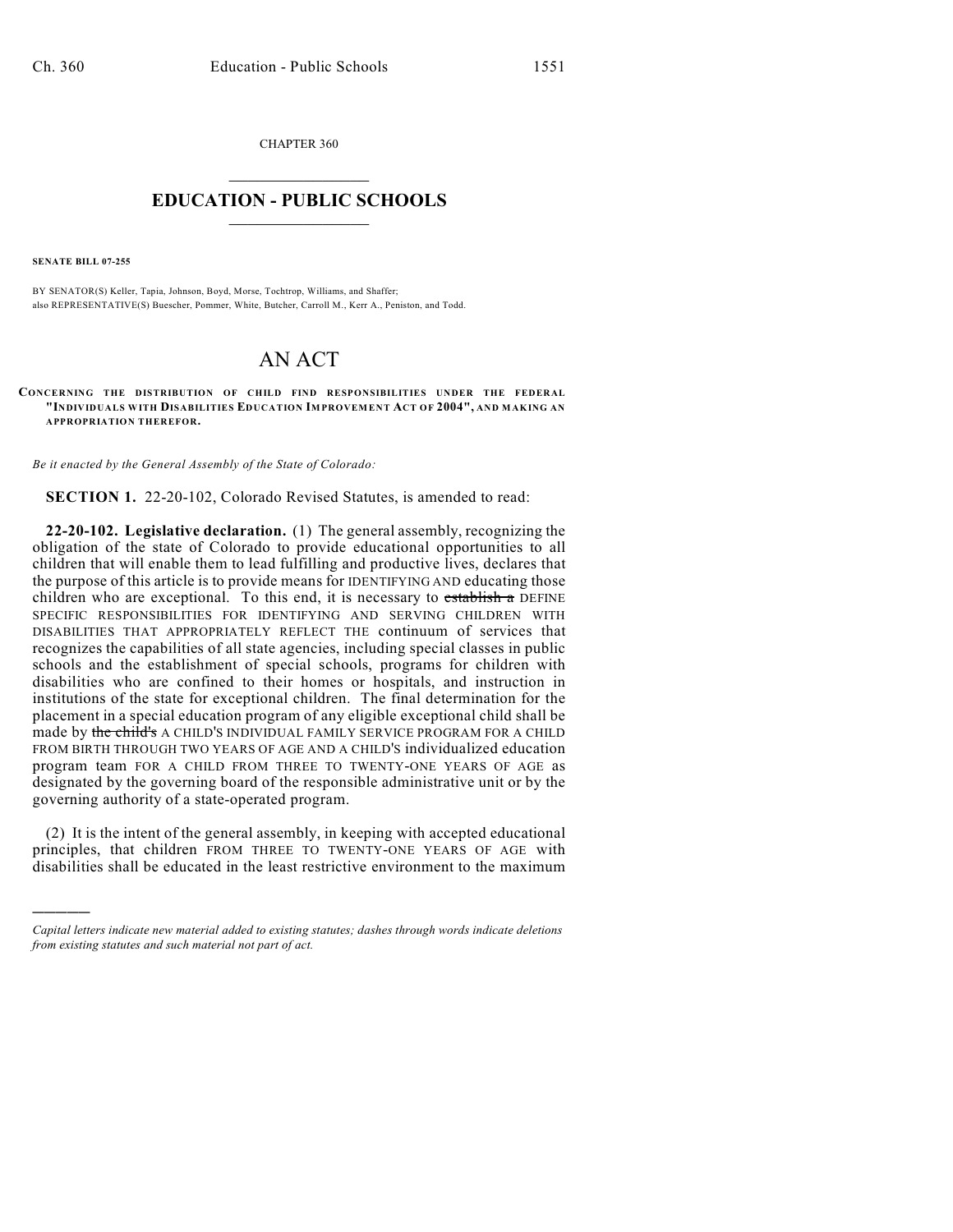extent appropriate. To this end, the services of special education personnel shall be utilized within the general school programs to the maximum extent permitted by good educational practices, both in rendering services directly to children and in providing consultative services to general classroom teachers.

(3) It is further the intent of this article to assure ENSURE that there is a coordination of all services available to children with disabilities and to promote the entering into INTERAGENCY OPERATING agreements or contracts between administrative units, other public agencies, nonprofit organizations, and eligible facilities for the provision of appropriate services for children with disabilities.

(4) It is further the intent of the general assembly that this article, and the rules promulgated pursuant to this article by the state board, align closely with the federal "Individuals with Disabilities Education Improvement Act of 2004", 42 20 U.S.C. sec. 1400 et seq., as amended, and its implementing regulations, 34 CFR part 300 AND 34 CFR PART 303, AS THEY PERTAIN TO CHILD FIND, in order to minimize the number of rules, regulations, and policies to which administrative units, state-operated programs, and eligible facilities are subject.

 $(5)$  Also, Nothing in this article shall be construed to affect the placement of children out of the home or alternatives to such placements as provided in section 19-1-116, C.R.S.

**SECTION 2.** 22-20-103, Colorado Revised Statutes, is amended to read:

**22-20-103. Definitions.** As used in this article, unless the context otherwise requires:

(1) "Administrative unit" means a school district, a board of cooperative services, or the state charter school institute, that is providing educational services to exceptional children and that is responsible for the local administration of this article.

 $(1.2)(2)$  "Advanced learning plan" or "ALP" means a written record of gifted and talented programming utilized with each gifted child and considered in educational planning and decision making.

(1.3) (3) "Board of cooperative services" means a regional educational services unit created pursuant to article 5 of this title and designed to provide supporting, instructional, administrative, facility, community, or any other services contracted by participating members.

(4) "CHILD FIND" MEANS THE PROGRAM COMPONENT OF THE IDEA THAT REQUIRES STATES TO FIND, IDENTIFY, LOCATE, EVALUATE, AND SERVE ALL CHILDREN WITH DISABILITIES, FROM BIRTH TO TWENTY-ONE YEARS OF AGE. SPECIFIC RESPONSIBILITIES FOR CHILD FIND ARE DESCRIBED IN SECTION 22-20-118. CHILD FIND INCLUDES:

(a) PART C CHILD FIND, WHICH MEANS THE PROGRAM COMPONENT OF IDEA THAT REQUIRES STATES TO FIND, IDENTIFY, LOCATE, EVALUATE, AND SERVE CHILDREN FROM BIRTH THROUGH TWO YEARS OF AGE; AND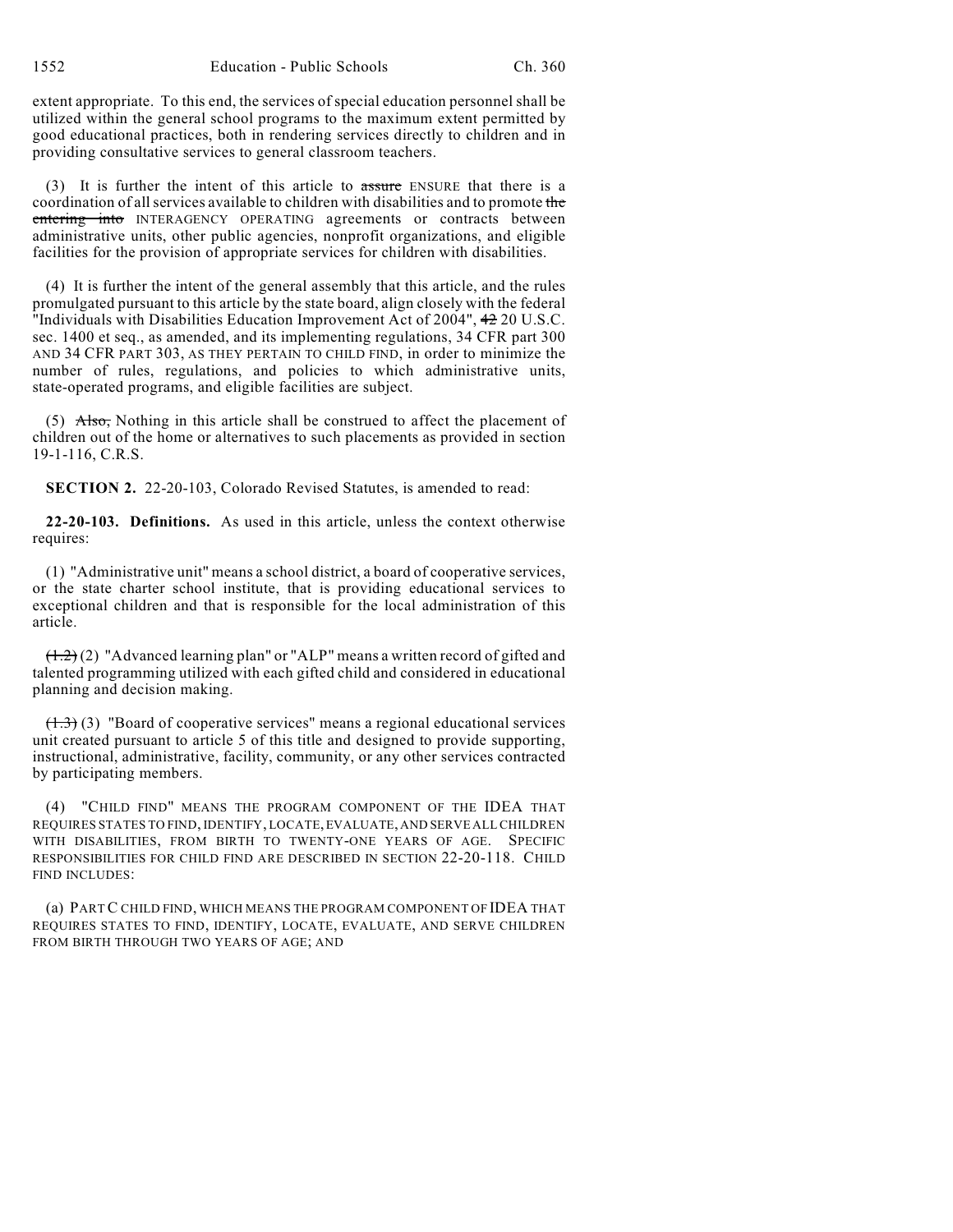(b) PART B CHILD FIND, WHICH MEANS THE PROGRAM COMPONENT OF IDEA THAT REQUIRES STATES TO FIND, IDENTIFY, LOCATE, EVALUATE, AND SERVE CHILDREN FROM THREE TO TWENTY-ONE YEARS OF AGE.

 $(1.5)$  (5) (a) "Children with disabilities" means those persons between the ages of FROM three and TO twenty-one YEARS OF AGE who, by reason of one or more of the following conditions, are unable to receive reasonable benefit from general education: Long-term physical impairment or illness; significant limited intellectual capacity; significant identifiable emotional disorder; specific learning disability; or speech or language impairments.

(b) NOTWITHSTANDING THE PROVISIONS OF PARAGRAPH (a) OF THIS SUBSECTION (5), FOR PURPOSES OF CHILD FIND ACTIVITIES, "CHILDREN WITH DISABILITIES" MEANS PERSONS FROM BIRTH TO TWENTY-ONE YEARS OF AGE.

 $(1.7)$  (6) "Communication mode or language" means one or more of the following systems or methods of communication applicable to children who are deaf or hard of hearing:

(a) American sign language;

(b) English-based manual or sign systems; or

(c) Oral, aural, or speech-based training.

 $\left(\frac{2}{2}\right)$  (7) "Department" means the department of education, CREATED AND EXISTING PURSUANT TO SECTION 24-1-115, C.R.S.

 $(2.5)$  (8) "District charter school" means a charter school authorized by a school district pursuant to part 1 of article 30.5 of this title.

 $(2.7)$  (9) "Eligible facility" means a group care facility or home, community centered board, hospital, or state-licensed day treatment facility that offers a school program providing special education services to children with disabilities that has been approved by the state board of education.

 $(3)(10)$  "Equipment" means that equipment used especially for the instruction or assessment of children with disabilities which THAT is approved by the state board. The state board shall publish a list of the types of approved equipment.

(11) "EVALUATION" MEANS:

(a) FOR PURPOSES OF PART C CHILD FIND, PROCEDURES USED TO DETERMINE A CHILD'S INITIAL AND CONTINUING ELIGIBILITY FOR PART C CHILD FIND, INCLUDING BUT NOT LIMITED TO:

(I) DETERMINING THE STATUS OF THE CHILD IN EACH OF THE DEVELOPMENTAL AREAS;

(II) IDENTIFYING THE CHILD'S UNIQUE STRENGTHS AND NEEDS;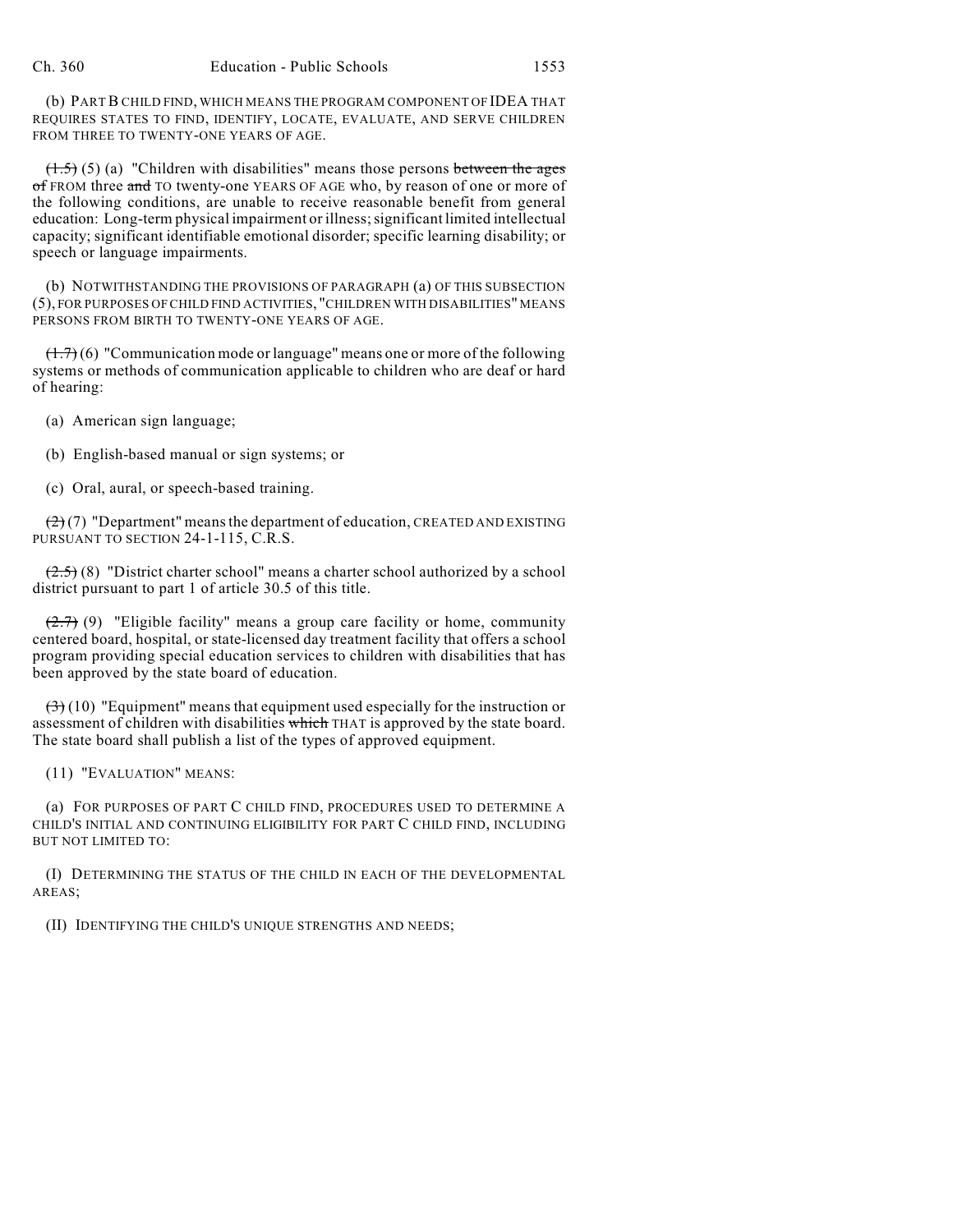(III) IDENTIFYING ANY EARLY INTERVENTION SERVICES THAT MIGHT SERVE THE CHILD'S NEEDS; AND

(IV) IDENTIFYING PRIORITIES AND CONCERNS OF THE FAMILY AND RESOURCES TO WHICH THE FAMILY HAS ACCESS:

(b) FOR THE PURPOSES OF PART B CHILD FIND, PROCEDURES USED UNDER IDEA FOR CHILDREN WITH DISABILITIES TO DETERMINE WHETHER A CHILD HAS A DISABILITY AND THE NATURE AND EXTENT OF SPECIAL EDUCATION AND RELATED SERVICES THAT THE CHILD WILL NEED.

 $(3.4)$  (12) "Exceptional children" means:

(a) Those children defined in subsection  $(1.5)$  (5) of this section as children with disabilities. and those children defined in subsection  $(3.7)$  of this section as gifted children. An administrative unit shall serve every child with a disability FROM THREE TO TWENTY-ONE YEARS OF AGE, but may provide voluntary programs for the gifted. An administrative unit may make special educational programs and services available to children with disabilities under age five and, on and after January 1, 1992, under age three and gifted children under age five who would otherwise qualify as exceptional children under this subsection (3.4), and such CHILDREN WITH DISABILITIES FROM BIRTH THROUGH TWO YEARS OF AGE, AND persons enrolled in special educational programs or receiving special educational services shall be deemed to be "exceptional children" for all purposes of this article. The state board shall promulgate rules for the identification of exceptional children who, under the provisions of this article, may become eligible for special educational services.

(b) THOSE CHILDREN DEFINED IN SUBSECTION (13) OF THIS SECTION AS GIFTED CHILDREN. PURSUANT TO SECTION 22-20-104.5 (1), AN ADMINISTRATIVE UNIT SHALL ADOPT AND SUBMIT TO THE DEPARTMENT A PROGRAM PLAN TO IDENTIFY AND SERVE GIFTED CHILDREN.

 $(3.7)$  (13) "Gifted children" means those persons between the ages of FROM five and TO twenty-one YEARS OF AGE whose abilities, talents, and potential for accomplishments are so outstanding that they require special provisions to meet their educational needs.

(14) "IDEA" MEANS THE FEDERAL "INDIVIDUALS WITH DISABILITIES EDUCATION IMPROVEMENT ACT OF 2004", 20 U.S.C. SEC. 1400 ET SEQ., AS AMENDED, AND ITS IMPLEMENTING REGULATIONS, 34 CFR PART 300 AND 34 CFR PART 303, AS THEY PERTAIN TO CHILD FIND.

 $(3.8)(15)$  "Individualized education program" or "IEP" means a written statement for a child with a disability that is developed, reviewed, and revised in accordance with this article and the rules promulgated by the state board.

(16) "INDIVIDUAL FAMILY SERVICE PLAN" OR "IFSP" MEANS A WRITTEN STATEMENT FOR A CHILD FROM BIRTH THROUGH TWO YEARS OF AGE WITH A DISABILITY, WHICH STATEMENT IS DEVELOPED, REVIEWED, AND REVISED IN ACCORDANCE WITH PART C CHILD FIND OF IDEA AND WITH RULES PROMULGATED BY THE DEPARTMENT OF HUMAN SERVICES.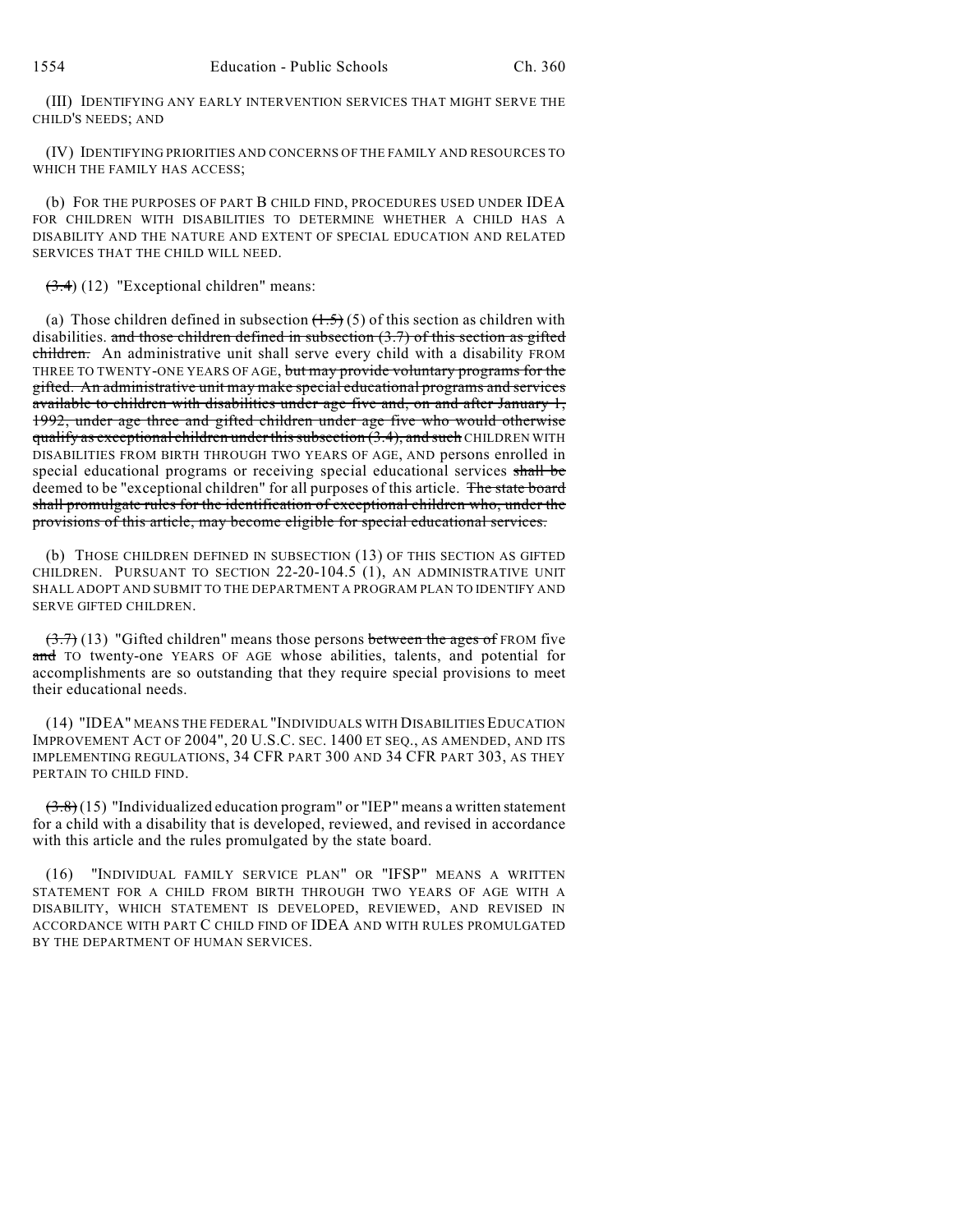$(3.9)(17)$  "Institute charter school" means a charter school authorized by the state charter school institute pursuant to part 5 of article 30.5 of this title.

## (4) (Deleted by amendment, L. 93, p. 1640, 30, effective July 1, 1993.)

### (5) Repealed.

 $(5.5)(18)$  "Least restrictive environment" means programs used to educate a child with a disability using the delivery system most appropriately meeting the needs of the child. To the maximum extent appropriate, as determined by the child's IEP team, subject to the appeals procedures outlined in section 22-20-108 (3), the term means an environment in which a child with a disability is educated with children without disabilities, unless the nature or severity of the disability is such that education in general education classes with the use of supplementary aids and services cannot be achieved satisfactorily, or, when provided with supplementary aids and services, the nature or severity of the disability is so disruptive that the education of other children in such classes would be significantly impaired.

 $(5.7)$  (19) "Literacy mode" means one of the following four systems or methods of achieving literacy applicable to blind children:

(a) "Auditory mode" means any method or system of achieving literacy which THAT depends upon the auditory senses, including the use of readers, taped materials, electronic speech, speech synthesis, or any combination of the above.

(b) "Braille" means the system of reading and writing by means of raised points, commonly known as standard English braille.

(c) "Print enlargement" means any method or system of achieving literacy which THAT includes optical aids to enhance apprehension of printed material, electronic enlargement of printed material, books and textual materials printed in large print, and any combination of the above.

(d) "Regular print mode" means any method or system of achieving literacy which THAT depends upon the apprehension of regular-sized printed material.

 $(6)$  (20) "Public agency" means a public agency that:

(a) Is not an administrative unit; and

(b) Is legally authorized to place a child in an eligible facility or another out-of-home placement.

 $(7)$  (21) "Public placement" means the placement of a child with a disability in an eligible facility or another out-of-home placement by a court or public agency.

## (8) (Deleted by amendment, L. 2006, p. 317, § 2, effective August 7, 2006.)

 $(9)$  (22) "School district" means a school district organized and existing pursuant to law, but shall not include a junior college district.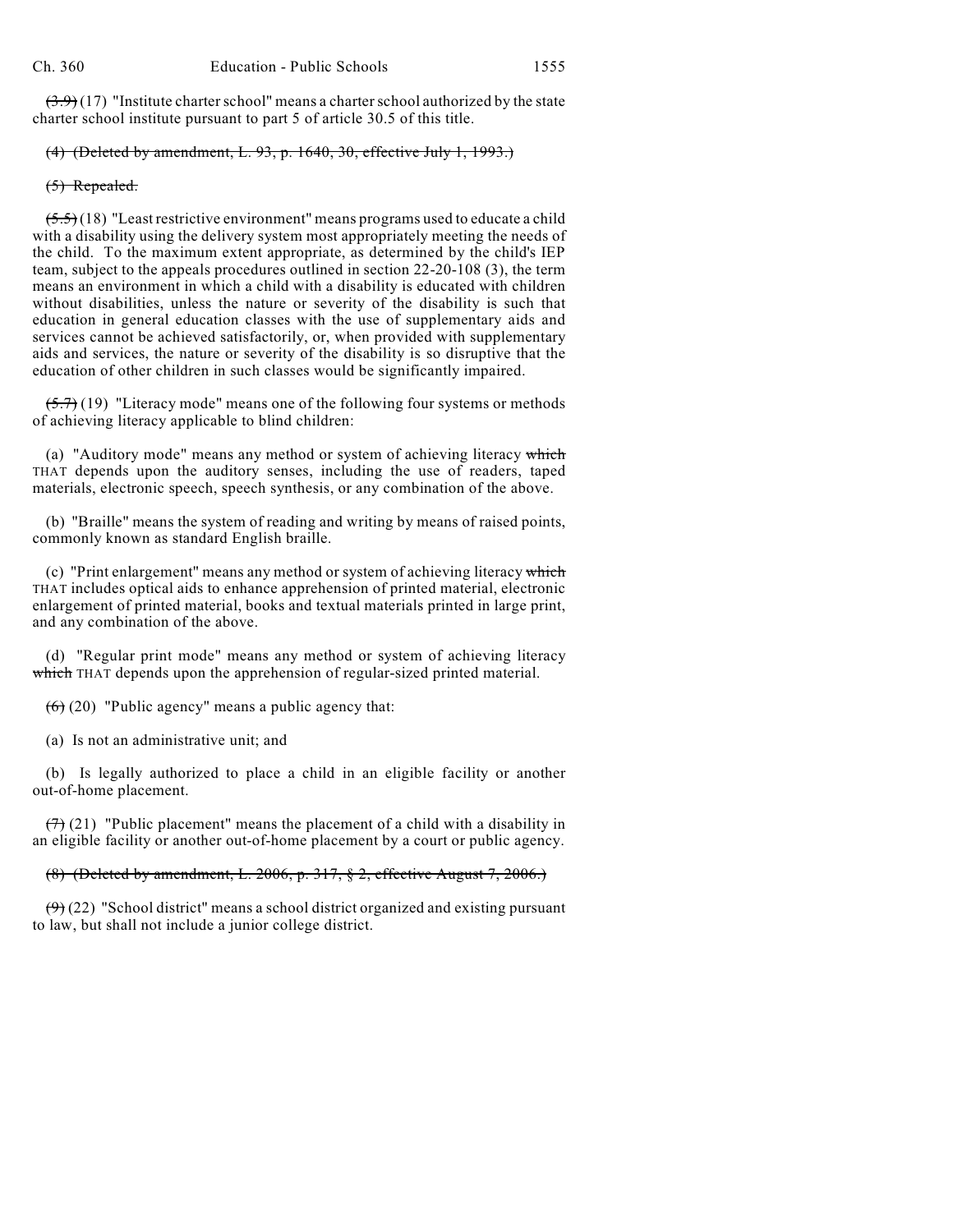$(9.5)$  (23) "Special education services" or "special education programs" means the services or programs provided to a child with a disability in conformity with the child's IEP OR IFSP.

 $(9.6)(24)$  "Special educational services" or "special educational programs" means the services or programs provided to exceptional GIFTED children pursuant to this article.

 $(9.8)$  (25) "Specific learning disability" means a disorder in one or more of the basic psychological processes involved in understanding or in using language, spoken or written, which disorder may manifest itself in the imperfect ability to listen, think, speak, read, write, spell, or do mathematical calculations, and includes such conditions as perceptual disabilities, brain injury, minimal brain dysfunction, dyslexia, and developmental aphasia. "Specific learning disability" does not include a learning problem that is primarily the result of visual, hearing, or motor disabilities, of mental retardation, of emotional disturbance, or of environmental, cultural, or economic disadvantage.

 $(10)$  (26) "State board" means the state board of education, CREATED AND EXISTING PURSUANT TO SECTION 1 OF ARTICLE IX OF THE STATE CONSTITUTION.

 $(11)$  (27) "State charter school institute" means the state charter school institute created pursuant to part 5 of article 30.5 of this title.

(12) (28) "State-operated program" means an approved school program supervised by the department and operated by:

(a) The Colorado school for the deaf and blind;

(b) The department of corrections; or

(c) The department of human services, including but not limited to the division of youth corrections and the mental health institutes at Fort Logan and Pueblo.

**SECTION 3.** 22-20-104 (1) (a) and (1) (b), Colorado Revised Statutes, are amended to read:

**22-20-104. Administration - advisory committee - rules.** (1) (a) This article shall be administered by the department. Administration of this article shall include the recommendation to the state board of reasonable rules necessary to implement this article, including but not limited to:

(I) Minimum standards for administrative units, state-operated programs, eligible facilities, and personnel;

(II) Criteria for determining disability and eligibility for special educational services;

(III) Procedures regarding the identification of exceptional children, INCLUDING BUT NOT LIMITED TO PART C CHILD FIND AND PART B CHILD FIND ACTIVITIES DESCRIBED IN SECTION 22-20-118;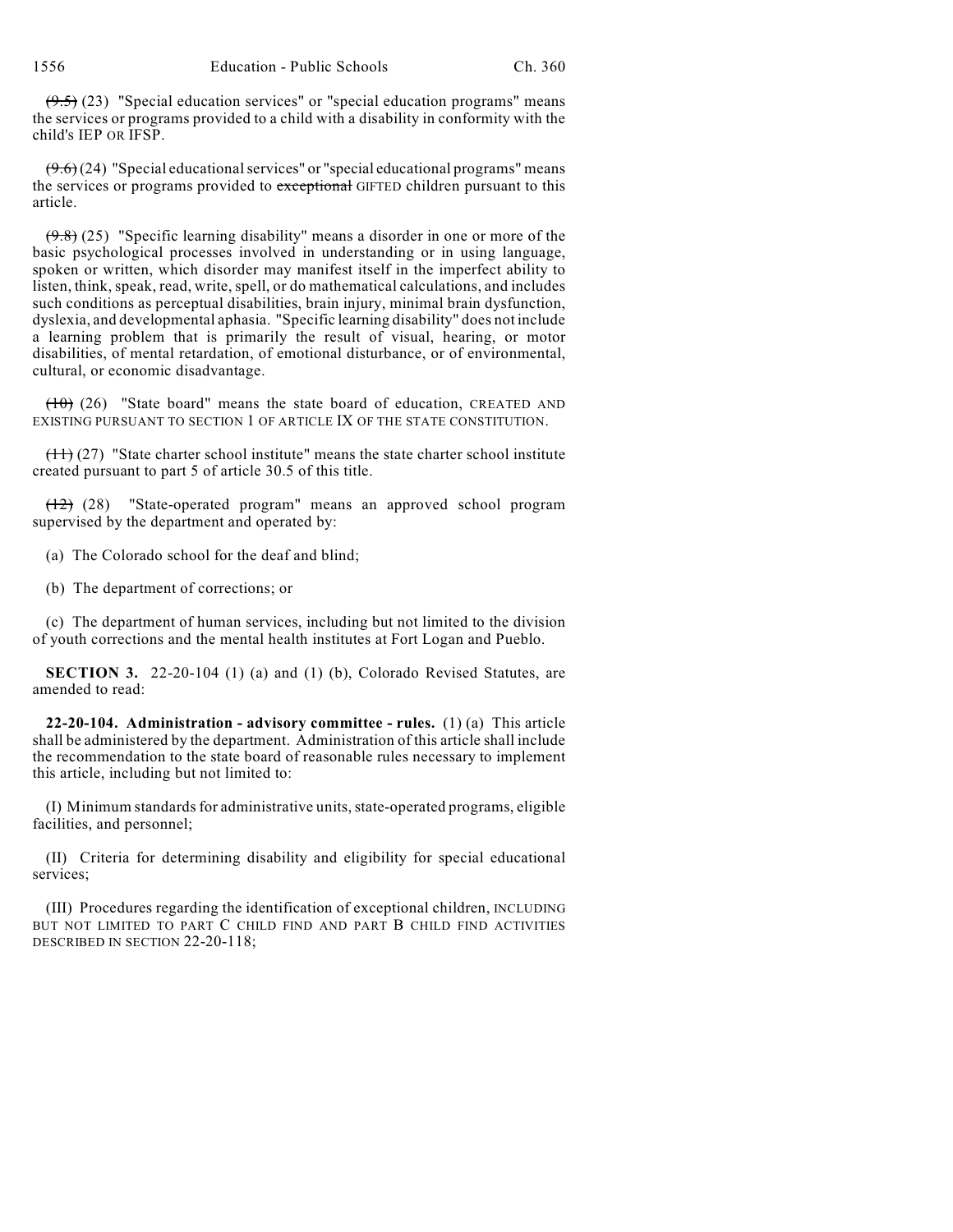(IV) Requirements for parental consent, including but not limited to parental consent for the evaluation of children with disabilities and the initial provision of special education services;

(V) Required IEP content and procedures for IEP development, review, and revision;

(VI) Application of school discipline procedures to children with disabilities;

(VII) Required procedural safeguards;

(VIII) Procedures for special education dispute resolution;

(IX) Extended school year services; and

 $(X)$  Requirements pursuant to the federal "Individuals with Disabilities Education Improvement Act of 2004<sup>"</sup> IDEA regarding children with disabilities who are enrolled in private schools.

(b) The state board shall adopt appropriate recommendations as rules to implement this article following public comment and hearing. The rules promulgated by the state board shall be in accord with the legislative declaration set forth in section SECTIONS 22-20-102 AND 22-20-102.5.

**SECTION 4.** Article 20 of title 22, Colorado Revised Statutes, is amended BY THE ADDITION OF A NEW SECTION to read:

**22-20-118. Child find from birth through two years of age - responsibilities - interagency operating agreements - transition meetings - funding.** (1) THE DEPARTMENT SHALL HAVE THE FOLLOWING RESPONSIBILITIES CONCERNING PART C CHILD FIND:

(a) TO ENSURE THAT ADMINISTRATIVE UNITS PERFORM THE NECESSARY SCREENING AND EVALUATION OF CHILDREN WITH DISABILITIES FROM BIRTH THROUGH TWO YEARS OF AGE;

(b) TO PROMULGATE RULES AND ADMINISTRATIVE REMEDIES TO ENSURE THAT THE IDEA TIMELINES AND REQUIREMENTS OF PART C CHILD FIND ARE MET BY ADMINISTRATIVE UNITS AND TO ESTABLISH A PROCESS FOR ADDRESSING SITUATIONS WHERE ADMINISTRATIVE UNITS FAIL TO MEET THE TIMELINES AND REQUIREMENTS;

(c) TO ESTABLISH STATE LEVEL INTERAGENCY OPERATING AGREEMENTS, INCLUDING BUT NOT LIMITED TO:

(I) WORKING WITH THE DEPARTMENT OF HUMAN SERVICES AS NECESSARY AND WITHIN EXISTING RESOURCES TO ASSIST IN DEVELOPING AND IMPLEMENTING THE DEPARTMENT OF HUMAN SERVICES' STATEWIDE PLAN DESCRIBED IN SECTION 27-10.5-103, C.R.S., FOR COMMUNITY EDUCATION OUTREACH AND AWARENESS EFFORTS RELATED TO PART C CHILD FIND AND THE AVAILABILITY OF EARLY INTERVENTION SERVICES. THE DEPARTMENT'S RESPONSIBILITIES SHALL BE LIMITED TO THOSE ACTIVITIES THAT RELATE TO FACILITATING THE IMPLEMENTATION OF PART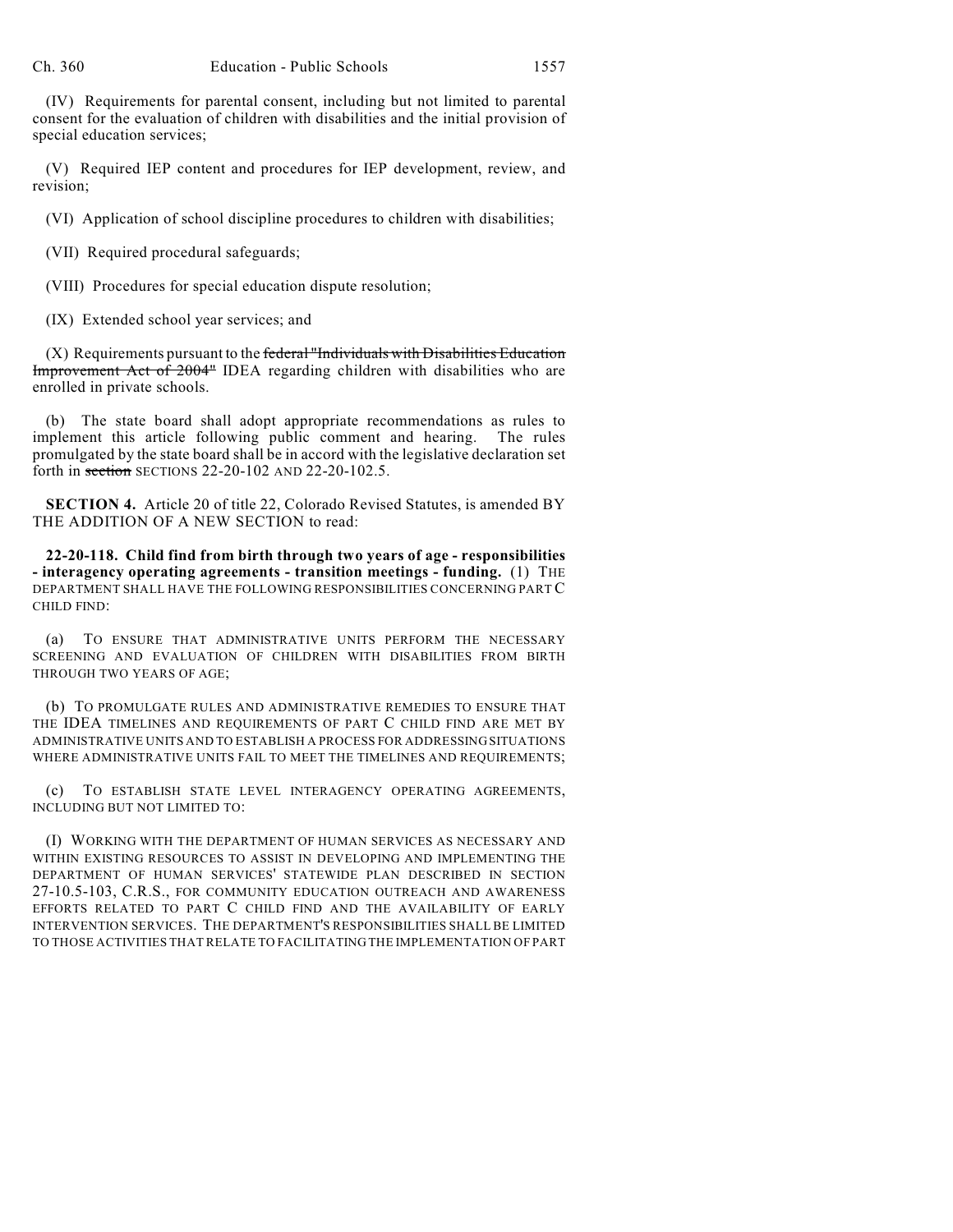C CHILD FIND ACTIVITIES AND A COLLABORATIVE SYSTEM OF EARLY INTERVENTION SERVICES.

(II) COORDINATING A PROCESS WITH THE DEPARTMENT OF HUMAN SERVICES TO PROVIDE FOR, ACCEPT, AND ASSIST WITH REFERRALS TO FAMILIES IN FINDING THE APPROPRIATE AGENCY FOR INTAKE AND CASE MANAGEMENT AS DEFINED IN SECTION 27-10.5-102, C.R.S.;

(III) FACILITATING THE IMPLEMENTATION OF PART C CHILD FIND AND THE USE OF MEDICAID FUNDS RELATED TO PART C CHILD FIND ACTIVITIES, INCLUDING SHARING OF INFORMATION WHERE APPROPRIATE WITH THE DEPARTMENT OF HUMAN SERVICES OR THE DEPARTMENT OF HEALTH CARE POLICY AND FINANCING AS IT PROVIDES PART C CHILD FIND SERVICES, PROVIDED THAT BOTH DEPARTMENTS ACT IN COMPLIANCE WITH THE FEDERAL "HEALTH INSURANCE PORTABILITY AND ACCOUNTABILITY ACT OF 1996", 42 U.S.C. SEC. 1320, AS AMENDED, AND THE FEDERAL "FAMILY EDUCATION RIGHTS AND PRIVACY ACT OF 1974", 20 U.S.C. SEC. 1232g, AND ALL FEDERAL REGULATIONS AND APPLICABLE GUIDELINES ADOPTED THERETO; AND

(IV) MONITORING SCREENINGS AND EVALUATIONS BY ADMINISTRATIVE UNITS OF CHILDREN WITH DISABILITIES.

#### (2) THE ADMINISTRATIVE UNITS SHALL:

(a) ESTABLISH LOCAL LEVEL INTERAGENCY OPERATING AGREEMENTS WITH COMMUNITY CENTERED BOARDS, AS DESCRIBED IN SECTION 27-10.5-102,C.R.S., AS NECESSARY TO ASSIST IN DEVELOPING AND IMPLEMENTING THE DEPARTMENT OF HUMAN SERVICES' STATEWIDE PLAN DEFINED IN SECTION 27-10.5-103, C.R.S., FOR COMMUNITY EDUCATION OUTREACH AND AWARENESS EFFORTS RELATED TO PART C CHILD FIND AND THE AVAILABILITY OF EARLY INTERVENTION SERVICES. THE ADMINISTRATIVE UNITS' RESPONSIBILITIES SHALL BE LIMITED TO THOSE ACTIVITIES THAT RELATE TO FACILITATING THE IMPLEMENTATION OF PART C CHILD FIND ACTIVITIES AND A COLLABORATIVE SYSTEM OF EARLY INTERVENTION SERVICES.

(b) SCREEN AND EVALUATE CHILDREN FROM BIRTH THROUGH TWO YEARS OF AGE WHO HAVE BEEN REFERRED TO THE ADMINISTRATIVE UNIT FOR SERVICES UNDER PART C CHILD FIND. ADMINISTRATIVE UNITS MAY ELECT TO SERVE CHILDREN FROM BIRTH THROUGH TWO YEARS OF AGE IDENTIFIED AS NEEDING SERVICES UNDER PART C CHILD FIND AS DEFINED IN SECTION 22-20-103 (4) (a).

(c) PURSUANT TO THE DEVELOPMENT OF THE IFSP, COORDINATE WITH COMMUNITY CENTERED BOARDS TO HAVE THE SAME REPRESENTATIVE WHO CONDUCTS A PART C CHILD FIND EVALUATION ATTEND THE MANDATORY MEETING AT WHICH THE FAMILY RECEIVES INFORMATION CONCERNING THE RESULTS OF THE PART C CHILD FIND EVALUATION; AND

(d) PURSUANT TO SECTION 27-10.5-140 (1), COORDINATE WITH COMMUNITY CENTERED BOARDS, THE DEPARTMENT OF HUMAN SERVICES, AND THE DEPARTMENT TO ASSIST A CHILD WITH DISABILITIES AS HE OR SHE TRANSITIONS FROM THE DEVELOPMENTAL DISABILITIES SYSTEM INTO THE PUBLIC EDUCATION SYSTEM NO LATER THAN THE AGE OF THREE.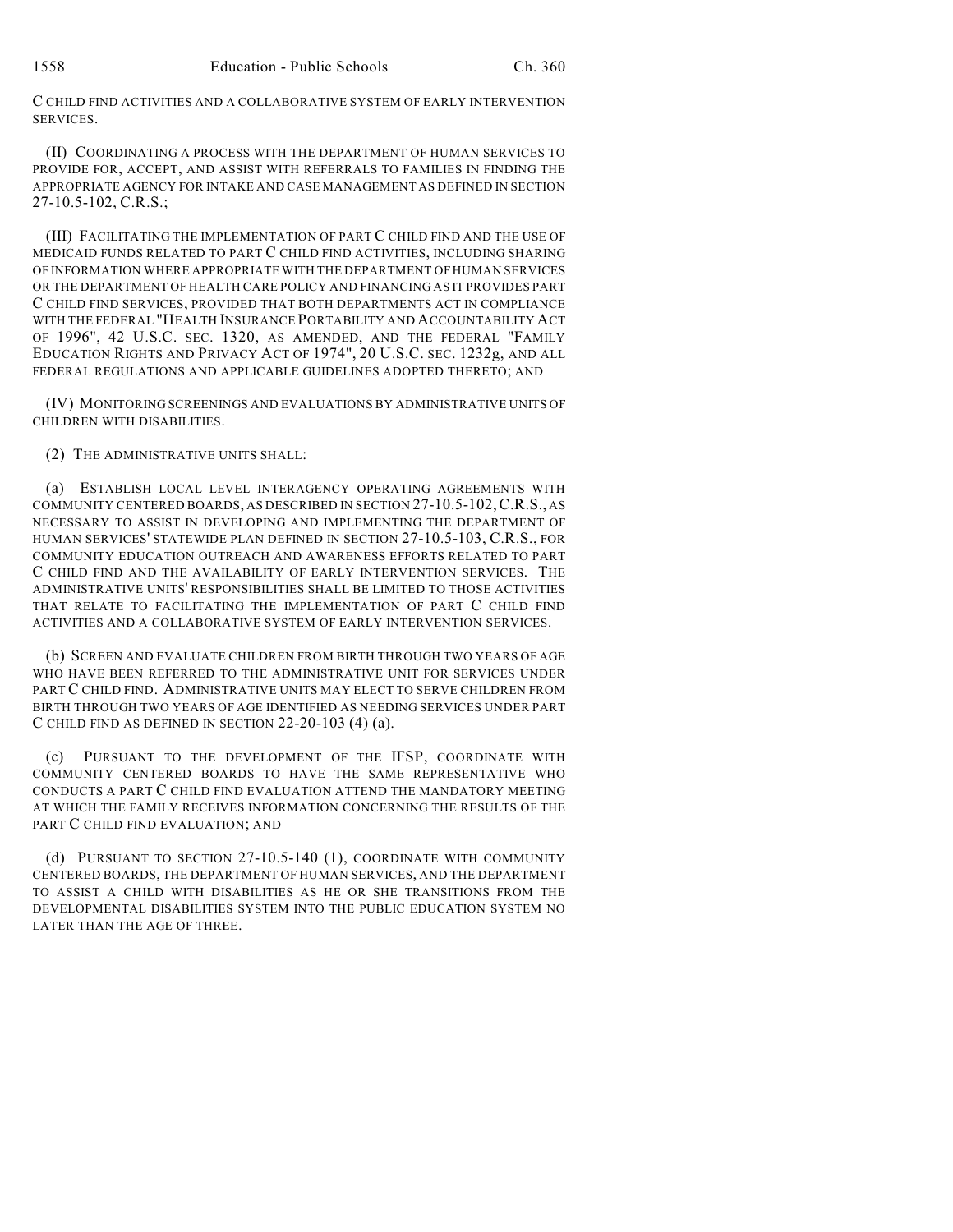**SECTION 5.** 27-10.5-102, Colorado Revised Statutes, is amended BY THE ADDITION OF THE FOLLOWING NEW SUBSECTIONS to read:

**27-10.5-102. Definitions.** As used in this article, unless the context otherwise requires:

(2.5) "CHILD FIND" MEANS THE PROGRAM COMPONENT OF IDEA THAT REQUIRES STATES TO FIND, IDENTIFY, LOCATE, EVALUATE, AND SERVE ALL CHILDREN WITH DISABILITIES, FROM BIRTH TO TWENTY-ONE YEARS OF AGE. SPECIFIC RESPONSIBILITIES FOR CHILD FIND ARE DESCRIBED IN SECTION 22-20-118, C.R.S. CHILD FIND INCLUDES:

(a) PART C CHILD FIND, WHICH MEANS THE PROGRAM COMPONENT OF IDEA THAT REQUIRES STATES TO FIND, IDENTIFY, LOCATE, EVALUATE, AND SERVE CHILDREN FROM BIRTH THROUGH TWO YEARS OF AGE; AND

(b) PART B CHILD FIND, WHICH MEANS THE PROGRAM COMPONENT OF IDEA THAT REQUIRES STATES TO FIND, IDENTIFY, LOCATE, EVALUATE, AND SERVE CHILDREN FROM THREE TO TWENTY-ONE YEARS OF AGE.

(13.5) "EVALUATION" MEANS:

(a) FOR PURPOSES OF PART C CHILD FIND, PROCEDURES USED TO DETERMINE A CHILD'S INITIAL AND CONTINUING ELIGIBILITY FOR PART C CHILD FIND, INCLUDING BUT NOT LIMITED TO:

(I) DETERMINING THE STATUS OF THE CHILD IN EACH OF THE DEVELOPMENTAL AREAS;

(II) IDENTIFYING THE CHILD'S UNIQUE STRENGTHS AND NEEDS;

(III) IDENTIFYING ANY EARLY INTERVENTION SERVICES THAT MIGHT SERVE THE CHILD'S NEEDS; AND

(IV) IDENTIFYING PRIORITIES AND CONCERNS OF THE FAMILY AND RESOURCES TO WHICH THE FAMILY HAS ACCESS;

(b) FOR THE PURPOSES OF PART B CHILD FIND, PROCEDURES USED UNDER IDEA FOR CHILDREN WITH DISABILITIES TO DETERMINE WHETHER A CHILD HAS A DISABILITY AND THE NATURE AND EXTENT OF SPECIAL EDUCATION AND RELATED SERVICES THAT THE CHILD WILL NEED.

(17.5) "IDEA" MEANS THE FEDERAL "INDIVIDUALS WITH DISABILITIES EDUCATION IMPROVEMENT ACT OF 2004", 20 U.S.C. SEC. 1400 ET SEQ., AS AMENDED, AND ITS IMPLEMENTING REGULATIONS, 34 CFR PART 303.

**SECTION 6.** 27-10.5-103, Colorado Revised Statutes, is amended to read:

**27-10.5-103. Duties of the executive director - rules.** (1) In order to implement the provisions of this article, the executive director shall, subject to available appropriations, carry out the following duties: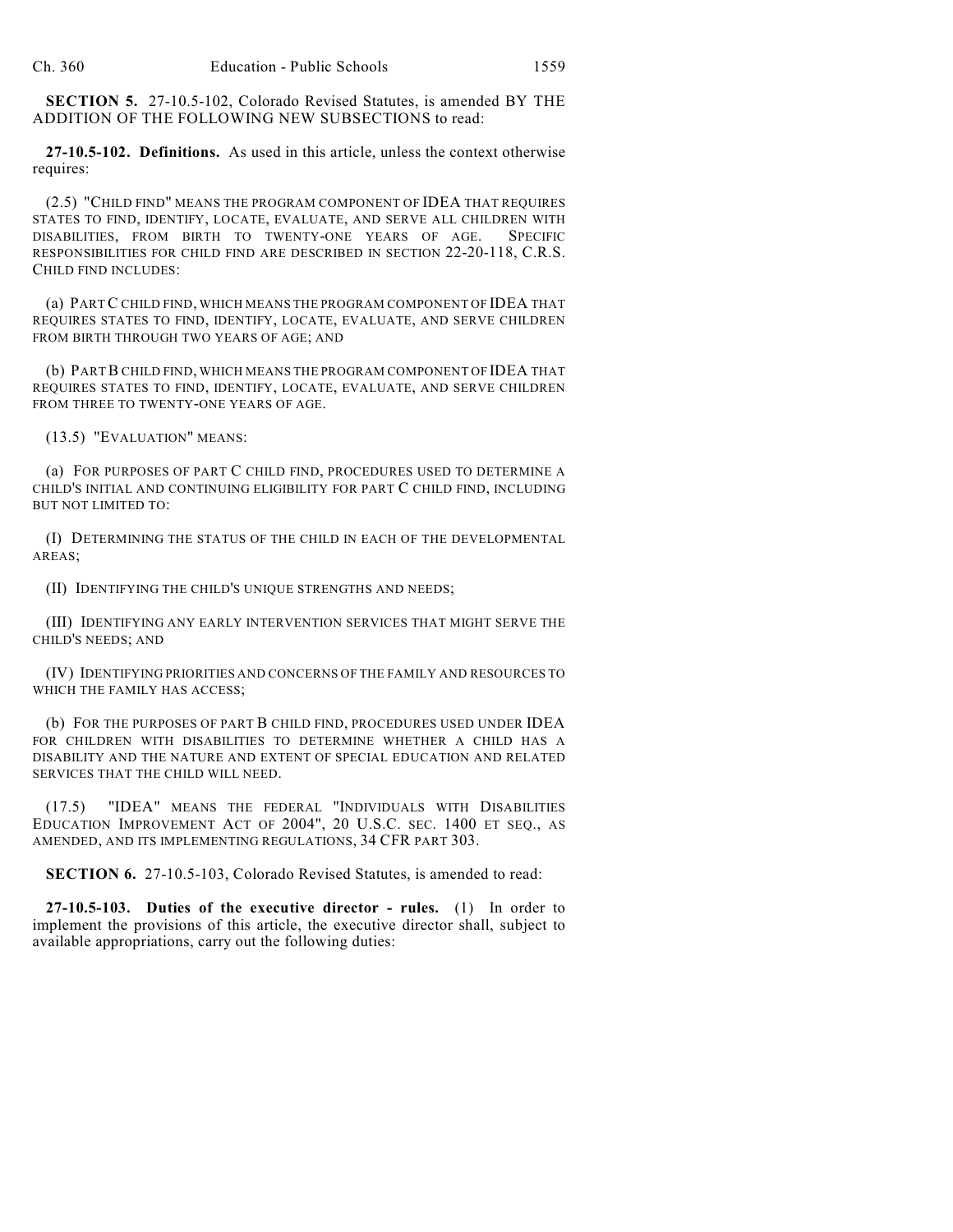(a) Prepare a statewide plan for the provision of services and supports for persons with developmental disabilities based upon input from persons with developmental disabilities, their families, community centered boards, service agencies, and other interested persons. The statewide plan shall consider state and local needs.

(b) Conduct monitoring and review activities which THAT include community centered boards and service agencies;

(c) Provide or obtain training and technical assistance through community centered boards and service agencies in order to improve the quality of services and supports provided to persons with developmental disabilities;

(d) Prepare and transmit annually to the governor and the joint budget committee of the general assembly, in the form and manner prescribed pursuant to section 24-1-136, C.R.S., a report detailing the FOLLOWING INFORMATION, AS AVAILABLE AND APPROPRIATE, THAT SHALL BE BROKEN DOWN INTO DESIGNATED SERVICE AREAS AS WELL AS PROVIDED IN AN OVERALL STATEWIDE FORMAT:

(I) THE total number of persons receiving services pursuant to this article;

(II) The types of services and supports provided;

(III) The costs of services and supports regardless of funding source;

(IV) An evaluation of the quality of the services and supports rendered; and

(V) An evaluation of the effectiveness of the services and supports rendered in implementing the individualized plans of persons receiving services;

(VI) The numbers, types, and resolution of appeals which THAT were heard by the department arising from disputes specified in section 27-10.5-107; and

(VII) The number of persons determined to be eligible to receive services and supports who are not receiving services or supports pursuant to this article along with an analysis of the reasons they are not receiving services and supports; Information specified in this paragraph (d), as available and appropriate, shall be broken down into designated service areas as well as provided in an overall statewide format.

(e) Designate a community centered board in each designated service area in the state;

(f) Consistent with the policies adopted by the department of health care policy and financing, implement the provision of home- and community-based services to eligible persons with developmental disabilities and pursue other medicaid-funded services determined by the department to be appropriate for persons with developmental disabilities, pursuant to part 4 of article 6 of title 25.5, C.R.S., and subject to available appropriations; and

(g) Promote effective coordination with agencies serving persons with developmental disabilities in order to improve continuity of services and supports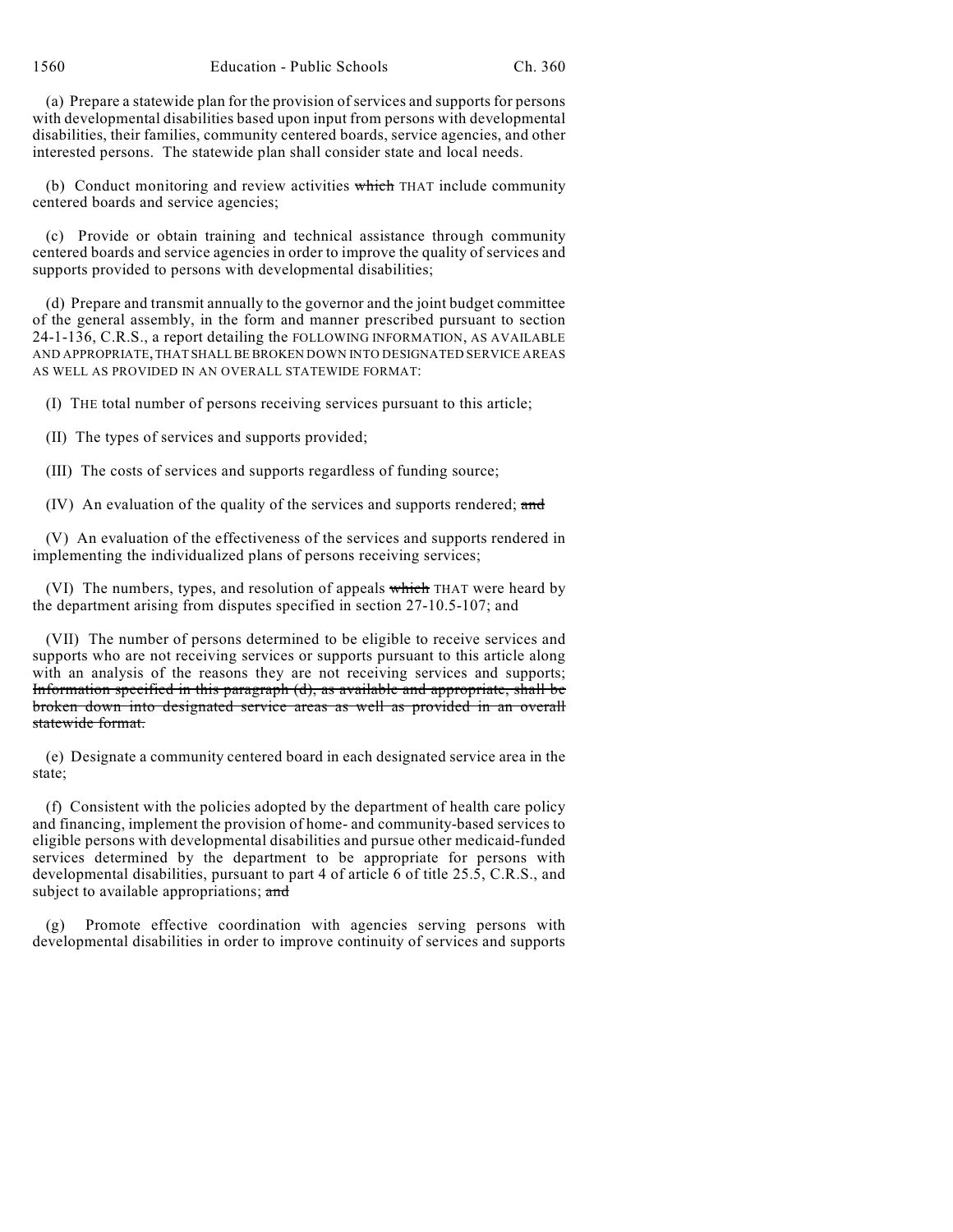for persons facing life transitions from toddler to preschool, school to adult life, and work to retirement; AND

(h) CONDUCT APPROPRIATE PART C CHILD FIND ACTIVITIES AS DESCRIBED IN SECTION 27-10.5-140. PART C CHILD FIND ACTIVITIES CONDUCTED BY THE DEPARTMENT SHALL INCLUDE, BUT NEED NOT BE LIMITED TO, CASE MANAGEMENT, REFERRAL, TRANSITIONS, AND PUBLIC EDUCATION OUTREACH AND AWARENESS OF EARLY INTERVENTION SERVICES.

(2) The executive director shall adopt such rules, in accordance with section 24-4-103, C.R.S., as are necessary to carry out the provisions and purposes of this article, including but not limited to the following subjects:

(a) Standards for services and supports, including preparation of individualized plans;

(b) The designation of community centered boards and the organization of such THOSE entities, including standards of organization, staff qualifications, and other factors necessary to insure ENSURE program integrity;

(c) Purchase of services and supports and financial administration;

(d) Procedures for resolving disputes over eligibility determination and the modification, denial, or termination of services;

(e) Eligibility determination and the criteria for such determination, admission to programs, and the functions of the referral and placement committees;

(f) Systems of quality assurance and data collection;

- (g) The rights of a person receiving services;
- (h) Confidentiality of records of a person receiving services;

(i) Designation of authorized representatives and delineation of their rights and duties pursuant to this article; and

(j) Repealed.

(k) (I) The establishment of guidelines and procedures for authorization of individuals for administration of nutrition and fluids through gastrostomy tubes.

(II) The department shall require that a service agency providing residential or day program services or supports have a staff member qualified pursuant to subparagraph  $(III)$  of this paragraph  $(k)$  on duty at any time the facility administers said nutrition and fluids through gastrostomy tubes, and that the facility maintain a written record of each nutrient or fluid administered to each person receiving services, including the time and the amount of the nutrient or fluid.

(III)  $\text{Any}$  AN individual who is not otherwise authorized by law to administer nutrition and fluids through gastrostomy tubes shall be allowed to perform such THE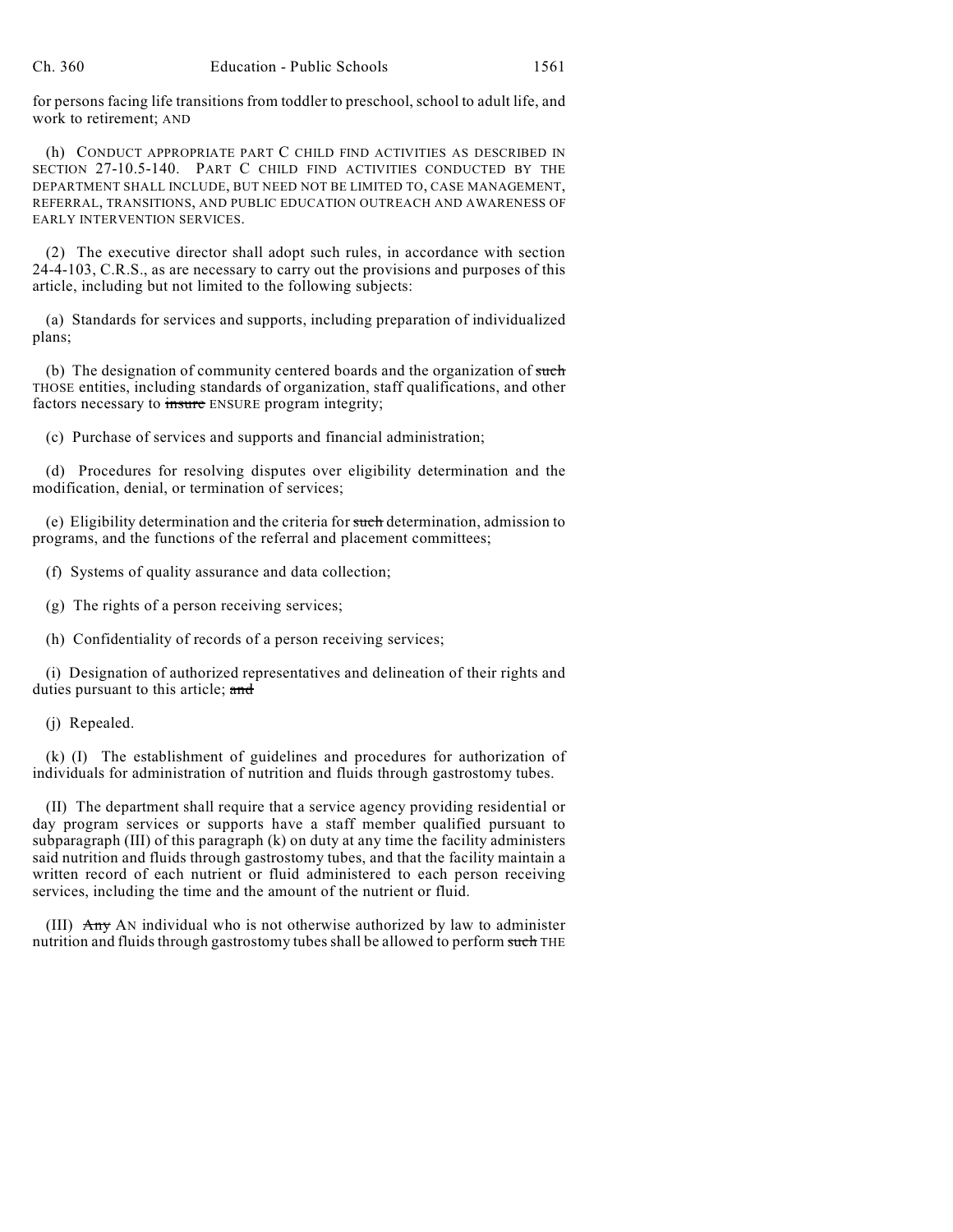duties only under the supervision of a licensed nurse or physician. Any AN individual who administers nutrition and fluids in compliance with the provisions of this paragraph (k) shall be exempt from the licensing requirements of the "Colorado Medical Practice Act" and the "Nurse Practice Act". Nothing in this paragraph (k) shall be deemed to authorize the administration of medications through gastrostomy tubes. Any AN individual administering medications through gastrostomy tubes shall be subject to the requirements of part 3 of article 1.5 of title 25, C.R.S.

(IV) For purposes of this paragraph (k), "administration" means assisting a person in the ingestion of nutrition or fluids according to the direction and supervision of a licensed nurse or physician.

(V) Repealed.

(l) CHILD FIND ACTIVITIES, AS DESCRIBED IN SECTION 27-10.5-140.

(3) (Deleted by amendment, L. 92, p. 1357, § 3, effective July 1, 1992.)

**SECTION 7.** 27-10.5-105 (2), Colorado Revised Statutes, is amended to read:

**27-10.5-105. Community centered boards - designation - purchase of services and supports by community centered boards.** (2) Once a community centered board has been designated pursuant to this section, subject to available appropriations, it shall, SUBJECT TO AVAILABLE APPROPRIATIONS:

(a) Be under the control and direction of a board of directors or trustees comprised of one or more persons from each of the following categories:

(I) Interested persons representing the community at large;

(II) Family members of persons with developmental disabilities who are receiving services or supports; and

(III) Persons with developmental disabilities who are receiving services or supports.

(b) Adopt bylaw provisions to ensure that:

(I) Members of the governing board are prohibited from voting on issues in which they have a conflict of interest; that

(II) Staff members of the community centered board and employees or board members of service agencies within the designated service area shall not serve on the governing board; that

(III) Staff members of the community centered board and employees or board members of service agencies within the designated service area are prohibited from voting in elections for members of the governing board; and that

(IV) Board meetings shall be scheduled after adequate notice and shall be open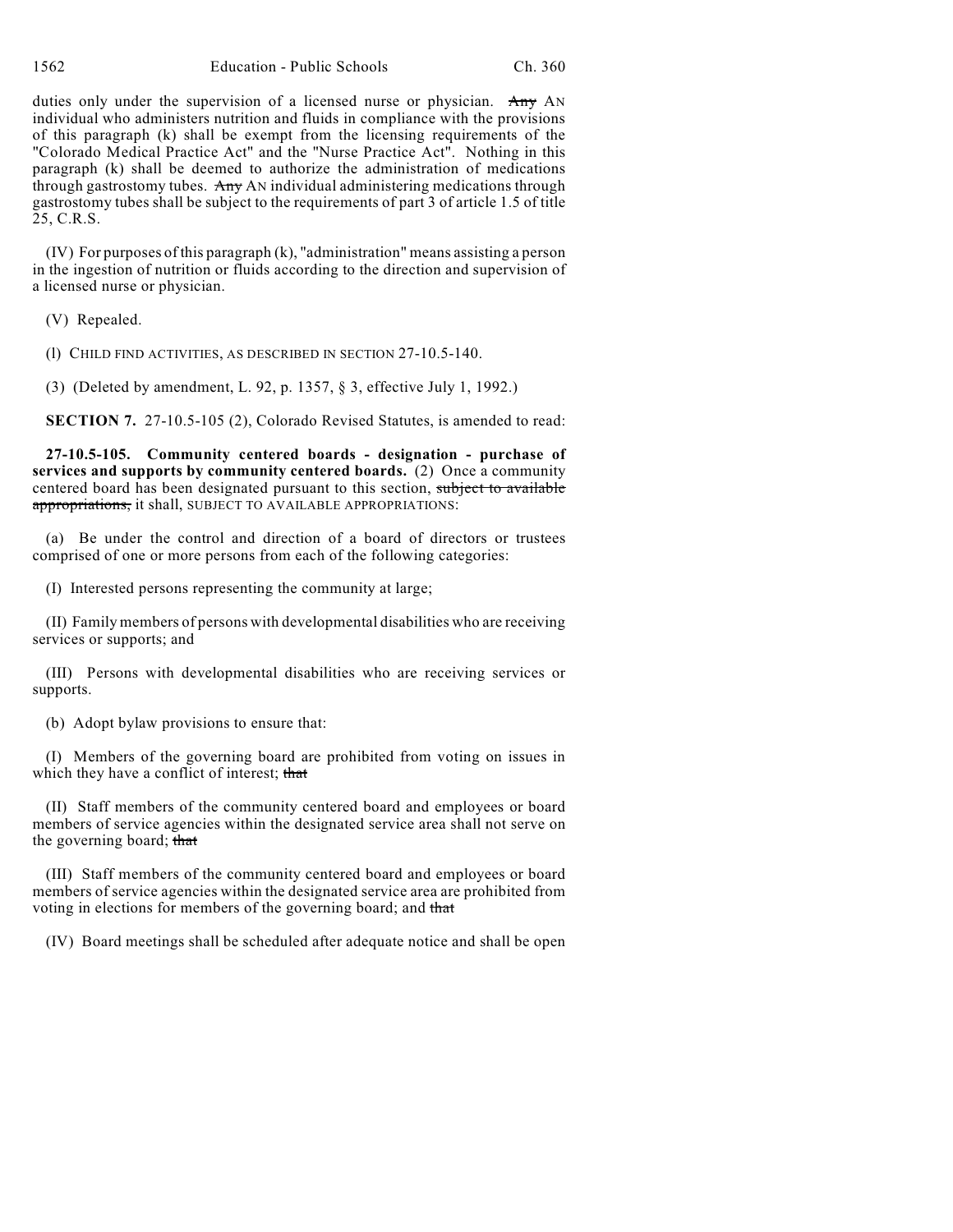to the public; except that by vote of a two-thirds majority of members present the board may elect to address the following matters in executive session:

(A) The purchase, acquisition, lease, transfer, or sale of any real, personal, or other property interest;

(B) Conferences with an attorney for the purpose of receiving legal advice on specific legal questions;

(C) Matters required to be kept confidential by federal or state law or rules or regulations;

(D) Specialized details of security arrangements or investigations;

(E) Determining positions relative to matters that may be subject to negotiations;

(F) Developing strategy for negotiations and instructing negotiators; and

(G) Personnel matters.

(c) Determine the needs of eligible persons within the community centered board designated service area and prepare and implement a long-range plan and annual updates to that plan for the development and coordination of services and supports to address those needs. The needs determination and designated service area plans or annual update shall be submitted to the department.

(d) Determine eligibility, BASED IN PART UPON INFORMATION RECEIVED CONCERNING THE SCREENING AND EVALUATION PERFORMED BY THE ADMINISTRATIVE UNITS PURSUANT TO SECTION 22-20-118,C.R.S., FOR A CHILD WITH DISABILITIES WHO IS LESS THAN THREE YEARS OF AGE, and develop individualized plans for persons with developmental disabilities who have applied ARE ELIGIBLE for such services and supports pursuant to section 27-10.5-106. AN INDIVIDUALIZED PLAN FOR A CHILD WITH DISABILITIES WHO IS LESS THAN THREE YEARS OF AGE SHALL BE DEVELOPED IN COLLABORATION WITH A REPRESENTATIVE FROM THE ADMINISTRATIVE UNIT WHO PARTICIPATED IN THE CHILD'S SCREENING AND EVALUATION PERFORMED PURSUANT TO SECTION 22-20-118, C.R.S. THE REPRESENTATIVE SHALL PARTICIPATE IN THE INITIAL MEETING FOR THE DEVELOPMENT OF THE CHILD'S INDIVIDUALIZED PLAN.

(e) Provide case management services, including service and support coordination and periodic reviews, for persons receiving services and families with children with developmental disabilities;

(f) Establish a referral and placement committee, in conformance with department rules and regulations, to provide recommendations on placement for persons receiving services and access to programs based on identified eligibility criteria;

(g) Obtain or provide early intervention services and supports including:

(I) Service and support coordination with families of eligible infants and toddlers. The purpose of service and support coordination is to enable families to utilize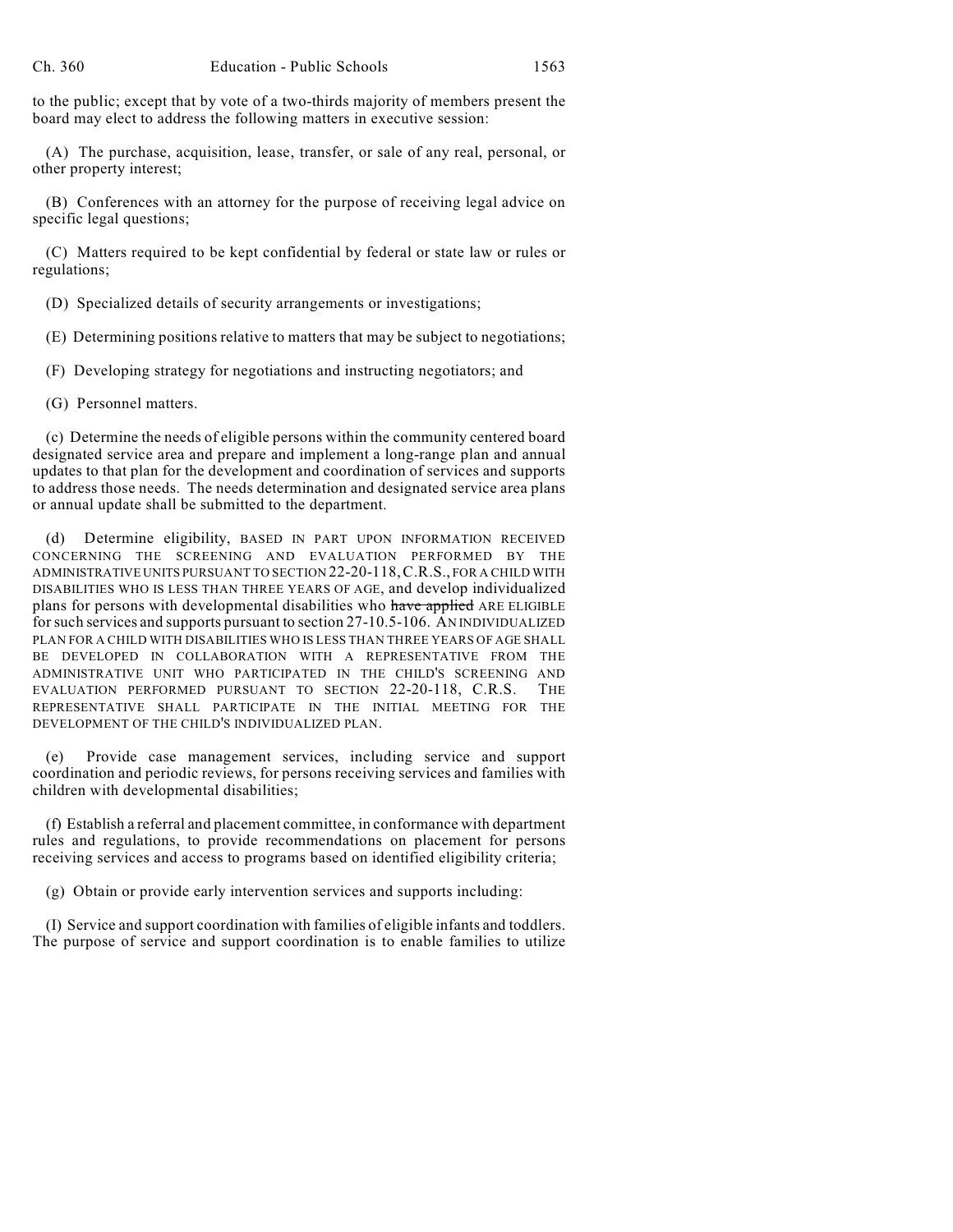service systems to meet their needs in an effective manner and increase their confidence and competence. Service and support coordination is to be rendered in an interagency context which emphasizes interagency collaboration. Families shall have, to the extent possible, a choice as to who shall perform certain facets of service and support coordination as established in the family's individualized plan.

(II) Coordination of early intervention services and supports with local agencies and other community resources at the local level to avoid duplication and fragmentation of the early intervention program. The community centered board shall:

(A) Coordinate with the local interagency effort regarding outreach, identification, screening, and multidisciplinary assessment, and eligibility determination for families served by the community centered boards who request such services;

(B) Coordinate with the local family support services program;

(C) Coordinate with appropriate state agencies providing programs for infants and toddlers;

(h) Take steps to notify eligible persons, and their families as appropriate, regarding the availability of services and supports;

(i) Establish a human rights committee. Such committee shall, to the extent possible, be comprised of two professional persons trained in the application of behavior development techniques and three representatives of persons receiving services, their parents, legal guardians, or authorized representatives. No employee or board member of a service agency within the community centered board's designated service area shall serve as a member of the human rights committee.

(j) PURSUANT TO SECTION 27-10.5-103, COLLABORATE WITH THE DEPARTMENT AS IT DEVELOPS AND IMPLEMENTS A STATEWIDE PLAN FOR PUBLIC EDUCATION OUTREACH AND AWARENESS EFFORTS RELATED TO PART C CHILD FIND AND THE AVAILABILITY OF EARLY INTERVENTION SERVICES.

**SECTION 8.** 27-10.5-106 (2) and (3), Colorado Revised Statutes, are amended to read:

**27-10.5-106. Eligibility determination - individualized plan - periodic review.** (2) Following intake and assessment by the designated community centered board, an individualized plan shall be developed within thirty days after the community centered board has determined that a person is eligible for services and supports. THE INDIVIDUALIZED PLAN FOR A CHILD WITH DISABILITIES WHO IS LESS THAN THREE YEARS OF AGE SHALL BE DEVELOPED IN COMPLIANCE WITH IDEA PART C AND IN COORDINATION WITH IDEA PART C CHILD FIND EVALUATIONS WHERE APPLICABLE, INCLUDING THE MANDATORY INDIVIDUALIZED PLAN MEETING AT WHICH THE FAMILY RECEIVES INFORMATION CONCERNING THE RESULTS OF THE CHILD FIND EVALUATION PERFORMED BY ADMINISTRATIVE UNITS PURSUANT TO ARTICLE 20 OF TITLE 22, C.R.S.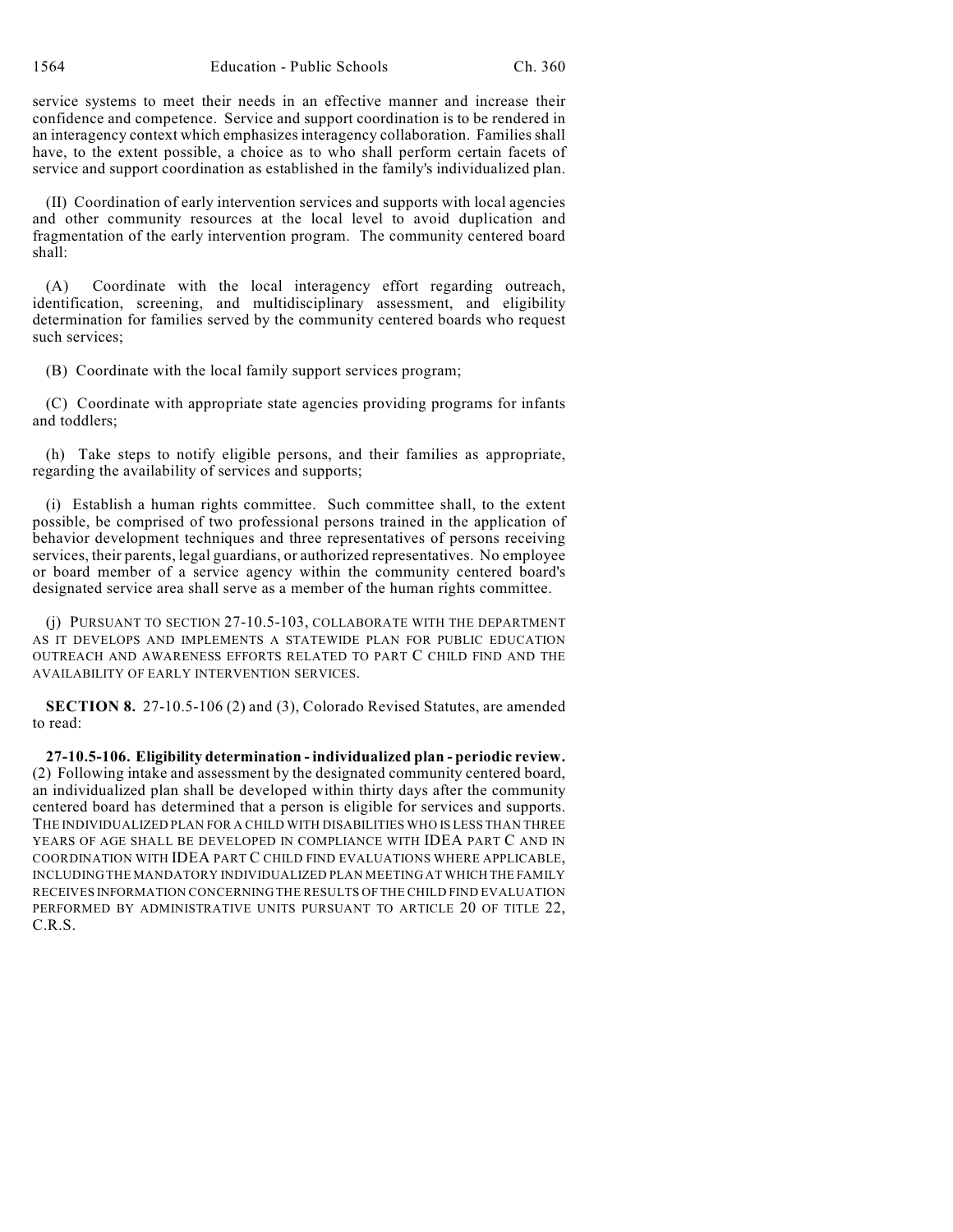(3) (a) Each person receiving services shall receive periodic and adequate reviews to ascertain whether planned THE services and supports SPECIFIED IN HIS OR HER INDIVIDUALIZED PLAN have been provided, to determine the appropriateness of current services and supports, to identify whether THE results have been achieved as specified in such THE person's individualized plan HAVE BEEN ACHIEVED, and to modify and revise current services or supports to meet the identified needs of the person receiving services. MODIFICATIONS OR REVISIONS TO THE INDIVIDUALIZED PLAN FOR A CHILD WITH DISABILITIES WHO IS LESS THAN THREE YEARS OF AGE SHALL BE DEVELOPED IN COMPLIANCE WITH IDEA.

(b) In order to accurately review these THE services and supports BEING PROVIDED, the community centered board or regional center may make cognitive, physical, medical, behavioral, social, vocational, educational, or other NECESSARY types of evaluations of persons A PERSON receiving services. The reviews shall be supervised by a developmental disabilities professional. and The person receiving services, the parents or guardian of a minor, or the guardian of the person receiving services, and the authorized representative of the person receiving services may attend and shall receive adequate advance notice of such THE reviews. Parental or legal guardian consent must be obtained prior to administering evaluations for program review to minors. The results of the A review shall be given to the person receiving services and to such THE person's parent, or guardian, as appropriate, and shall be made a part of such THE person's record.

(c) Every such A person's individualized plan shall be reviewed at least annually; EXCEPT THAT AN INDIVIDUALIZED PLAN FOR A CHILD WITH DISABILITIES WHO IS LESS THAN THREE YEARS OF AGE SHALL BE REVIEWED AS REQUIRED BY IDEA.

**SECTION 9.** 27-10.5-113, Colorado Revised Statutes, is amended to read:

**27-10.5-113. Right to individualized plan.** (1) Each person receiving services shall have an individualized plan, or other such A SIMILAR plan specified by the department which THAT qualifies as an individualized plan, THAT IS developed by the person's interdisciplinary team. THE INDIVIDUALIZED PLAN FOR A CHILD WITH DISABILITIES WHO IS LESS THAN THREE YEARS OF AGE SHALL BE DEVELOPED IN COMPLIANCE WITH IDEA AND IN COORDINATION WITH CHILD FIND EVALUATIONS WHERE APPLICABLE, INCLUDING THE MANDATORY INITIAL INDIVIDUALIZED PLAN MEETING AT WHICH THE FAMILY IS PROVIDED WITH INFORMATION CONCERNING THE RESULTS OF THE CHILD FIND EVALUATION, PERFORMED BY ADMINISTRATIVE UNITS PURSUANT TO ARTICLE 20 OF TITLE 22, C.R.S.

(2) Each PURSUANT TO SECTION 27-10.5-106, EACH individualized plan shall be reviewed at least annually and modified as necessary or appropriate; EXCEPT THAT AN INDIVIDUALIZED PLAN FOR A CHILD WITH DISABILITIES WHO IS LESS THAN THREE YEARS OF AGE SHALL BE REVIEWED AS REQUIRED BY IDEA. A review shall consist of, but is not limited to, the determination by the interdisciplinary team as to whether the needs of the person receiving services are accurately reflected in the plan, whether the services and supports provided pursuant to the plan are appropriate to meet the person's needs, and what actions are necessary for the plan to be achieved.

**SECTION 10.** Part 1 of article 10.5 of title 27, Colorado Revised Statutes, is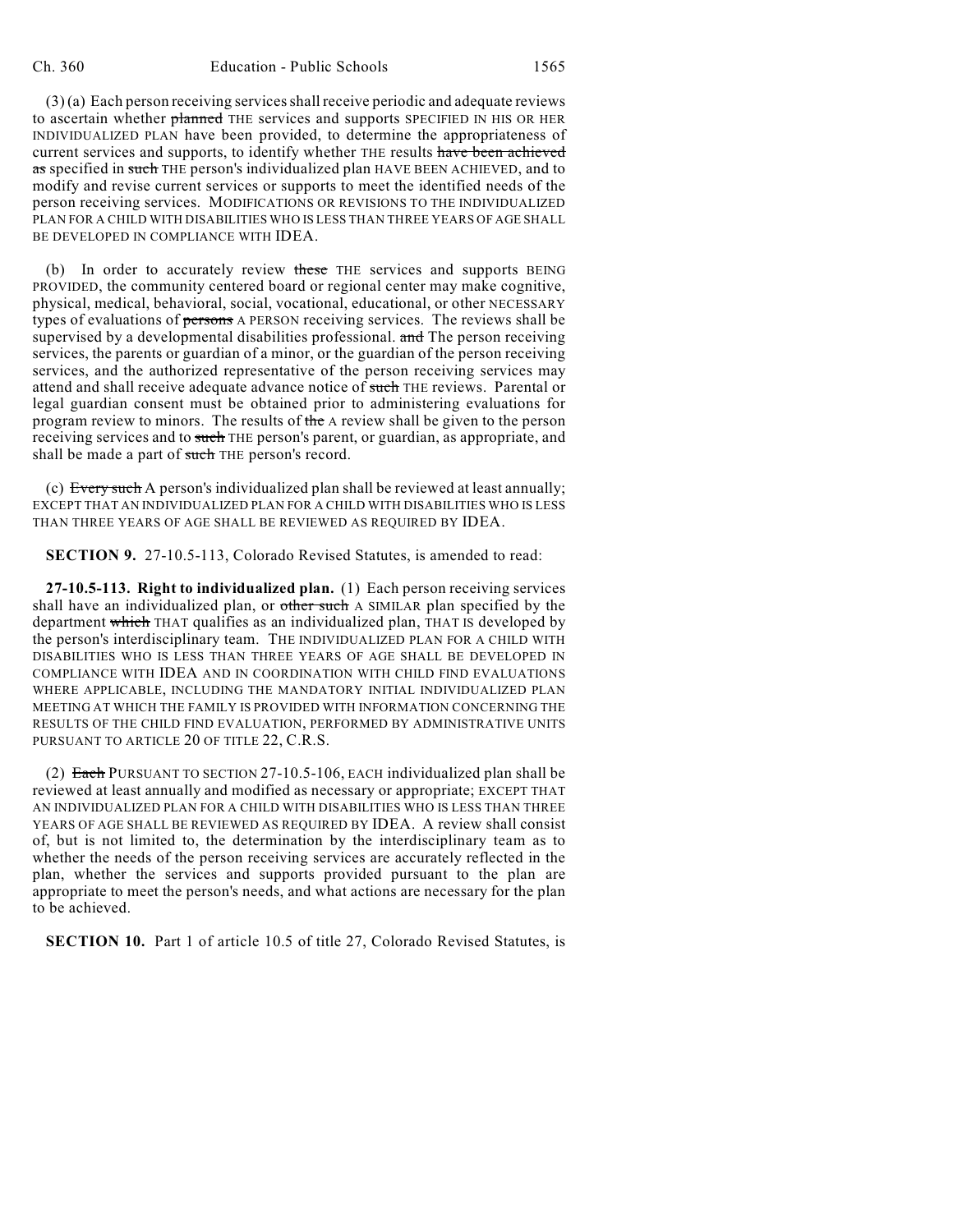amended BY THE ADDITION OF A NEW SECTION to read:

**27-10.5-140. Child find - responsibilities - interagency operating agreements - rules.** (1) THE DEPARTMENT SHALL HAVE THE FOLLOWING RESPONSIBILITIES AND DUTIES FOR CHILDREN FROM BIRTH THROUGH TWO YEARS OF AGE WHO ARE REFERRED FOR EARLY INTERVENTION SERVICES:

(a) TO DEVELOP AND IMPLEMENT, IN COORDINATION WITH COMMUNITY CENTERED BOARDS, SERVICE AGENCIES, GOVERNMENTAL UNITS, AND THE DEPARTMENTS OF EDUCATION, PUBLIC HEALTH AND ENVIRONMENT, AND HEALTH CARE POLICY AND FINANCING, A STATEWIDE PLAN FOR PUBLIC EDUCATION OUTREACH AND AWARENESS EFFORTS RELATED TO CHILD FIND AND THE AVAILABILITY OF EARLY INTERVENTION SERVICES;

(b) TO ENSURE REFERRALS FROM THE COMMUNITY ARE ACCEPTED AND FAMILIES ARE ASSISTED IN CONNECTING WITH THE APPROPRIATE AGENCY FOR INTAKE AND CASE MANAGEMENT SERVICES;

(c) TO ENSURE INTAKE AND CASE MANAGEMENT SERVICES ARE PROVIDED AFTER A REFERRAL HAS BEEN MADE. PURSUANT TO SECTION 27-10.5-102 (3), COMMUNITY CENTERED BOARDS SHALL BE THE SINGLE ENTRY POINT FOR A FAMILY INTO THE DEVELOPMENTAL DISABILITIES SYSTEM.

(d) TO WORK WITH COMMUNITY CENTERED BOARDS, ADMINISTRATIVE UNITS, AND THE DEPARTMENT OF EDUCATION TO ASSIST A CHILD WITH DISABILITIES AS HE OR SHE TRANSITIONS FROM THE DEVELOPMENTAL DISABILITIES SYSTEM INTO THE PUBLIC EDUCATION SYSTEM AT NO LATER THAN THREE YEARS OF AGE, INCLUDING THE NEED FOR A TRANSITION CONFERENCE AT LEAST NINETY DAYS PRIOR TO A CHILD'S THIRD BIRTHDAY AND THE RESPONSIBILITIES OF THE DEPARTMENT WITH RESPECT TO THE MANDATORY TRANSITION CONFERENCE.

(2) TO FACILITATE THE IMPLEMENTATION OF CHILD FIND ACTIVITIES THAT ARE THE RESPONSIBILITY OF THE DEPARTMENT PURSUANT TO THIS SECTION, AND TO IMPLEMENT AN EFFECTIVE AND COLLABORATIVE SYSTEM OF EARLY INTERVENTION, THE DEPARTMENT SHALL ENTER INTO ANY NECESSARY INTERAGENCY OPERATING AGREEMENTS AT THE STATE LEVEL, AND COMMUNITY CENTERED BOARDS AND OTHER LOCAL AGENCIES SHALL ENTER INTO ANY NECESSARY INTERAGENCY OPERATING AGREEMENTS AT THE LOCAL LEVEL.

(3) THE EXECUTIVE DIRECTOR SHALL PROMULGATE RULES AS NECESSARY FOR THE IMPLEMENTATION OF THIS SECTION PURSUANT TO SECTION 27-10.5-103 TO ENSURE THAT ALL IDEA TIMELINES AND REQUIREMENTS ARE MET, INCLUDING BUT NOT LIMITED TO ADMINISTRATIVE REMEDIES IF SUCH TIMELINES AND REQUIREMENTS ARE NOT MET.

(4) TO FACILITATE IMPLEMENTATION OF PART C CHILD FIND AND THE USE OF MEDICAID FUNDS, THE DEPARTMENT AND COMMUNITY CENTERED BOARDS MAY, WHERE APPROPRIATE, SHARE INFORMATION WITH THE DEPARTMENT OF EDUCATION, THE DEPARTMENT OF HEALTH CARE POLICY AND FINANCING, OR ADMINISTRATIVE UNITS THAT ARE OFFERING CHILD FIND SERVICES PURSUANT TO SECTION 22-20-118, C.R.S., PROVIDED THAT EACH DEPARTMENT OR LOCAL AGENCY ACTS IN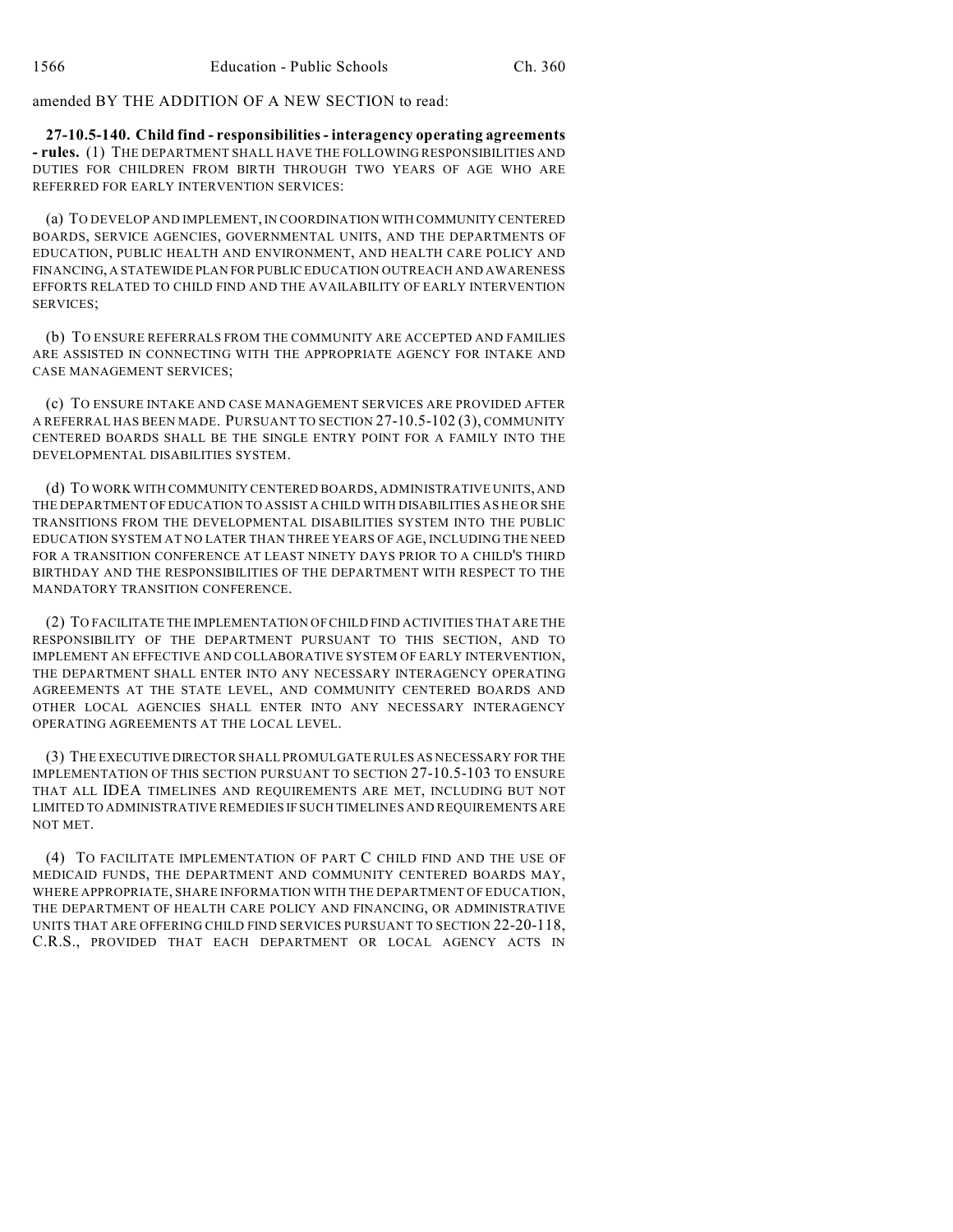COMPLIANCE WITH THE FEDERAL "HEALTH INSURANCE PORTABILITY AND ACCOUNTABILITY ACT OF 1996", 42 U.S.C. SEC 132, AS AMENDED, AND THE FEDERAL "FAMILY EDUCATION RIGHTS AND PRIVACY ACT OF 1974", 20 U.S.C. SEC. 1232g AND ALL FEDERAL REGULATIONS AND APPLICABLE GUIDELINES ADOPTED THERETO.

**SECTION 11.** 22-20-114 (1) (c) (I), Colorado Revised Statutes, is amended, and the said 22-20-114 (1) is further amended BY THE ADDITION OF A NEW PARAGRAPH, to read:

**22-20-114. Funding of programs.** (1) Subject to the provisions of subsection (3) of this section, for the 2005-06 budget year and each budget year thereafter, the total amount appropriated to the department for the payment of costs incurred by administrative units for the provision of special education programs shall be distributed to each administrative unit that provides educational services for children with disabilities as follows:

(a.5) (I) FOR THE 2007-08 BUDGET YEAR, TWO MILLION TWO HUNDRED THOUSAND DOLLARS TO OFFSET THE COSTS INCURRED BY ADMINISTRATIVE UNITS IN CONDUCTING CHILD FIND ACTIVITIES PURSUANT TO SECTION 22-20-118 FOR CHILDREN WHO ARE LESS THAN THREE YEARS OF AGE BUT NOT FOR CHILDREN WHO ARE LESS THAN THREE YEARS OF AGE WHO ARE BEING REEVALUATED FOR SERVICES UNDER PART B OF IDEA. THE DEPARTMENT SHALL ALLOCATE SAID MONEYS AMONG ADMINISTRATIVE UNITS BASED ON THE NUMBER OF CHILDREN LESS THAN THREE YEARS OF AGE WHO WERE EVALUATED IN EACH ADMINISTRATIVE UNIT DURING THE 2005-06 BUDGET YEAR AND WHO ARE OR MAY BE ELIGIBLE FOR EARLY INTERVENTION SERVICES UNDER PART C OF IDEA.

(II) (A) FOR THE 2008-09 BUDGET YEAR AND FOR EACH BUDGET YEAR THEREAFTER, A PORTION CALCULATED PURSUANT TO SUB-SUBPARAGRAPH (B) OR (C) OF THIS SUBPARAGRAPH (II) OF THE TOTAL AMOUNT OF STATE FUNDS APPROPRIATED FOR THE PAYMENT OF COSTS INCURRED BY ADMINISTRATIVE UNITS FOR THE PROVISION OF SPECIAL EDUCATION PROGRAMS, TO OFFSET THE COSTS INCURRED BY ADMINISTRATIVE UNITS IN CONDUCTING CHILD FIND ACTIVITIES UNDER PART C OF IDEA PURSUANT TO SECTION 22-20-118 FOR CHILDREN WHO ARE LESS THAN THREE YEARS OF AGE. FOR THE 2008-09 BUDGET YEAR, THE DEPARTMENT SHALL ALLOCATE SAID MONEYS AMONG ADMINISTRATIVE UNITS BASED ON THE NUMBER OF CHILDREN LESS THAN THREE YEARS OF AGE WHO WERE EVALUATED IN EACH ADMINISTRATIVE UNIT DURING THE 2005-06 BUDGET YEAR AND WHO ARE OR MAY BE ELIGIBLE FOR EARLY INTERVENTION SERVICES UNDER PART C OF IDEA. FOR THE 2009-10 BUDGET YEAR AND FOR EACH BUDGET YEAR THEREAFTER, THE DEPARTMENT SHALL ALLOCATE SAID MONEYS AMONG ADMINISTRATIVE UNITS BASED ON THE NUMBER OF CHILDREN LESS THAN THREE YEARS OF AGE WHO WERE EVALUATED IN EACH ADMINISTRATIVE UNIT DURING THE PRECEDING BUDGET YEAR AND WHO ARE OR MAY BE ELIGIBLE FOR EARLY INTERVENTION SERVICES UNDER PART C OF IDEA.

(B) FOR THE 2008-09 BUDGET YEAR, THE PORTION OF THE APPROPRIATION ALLOCATED PURSUANT TO SUB-SUBPARAGRAPH (A) OF THIS SUBPARAGRAPH (II) SHALL BE CALCULATED AS FOLLOWS: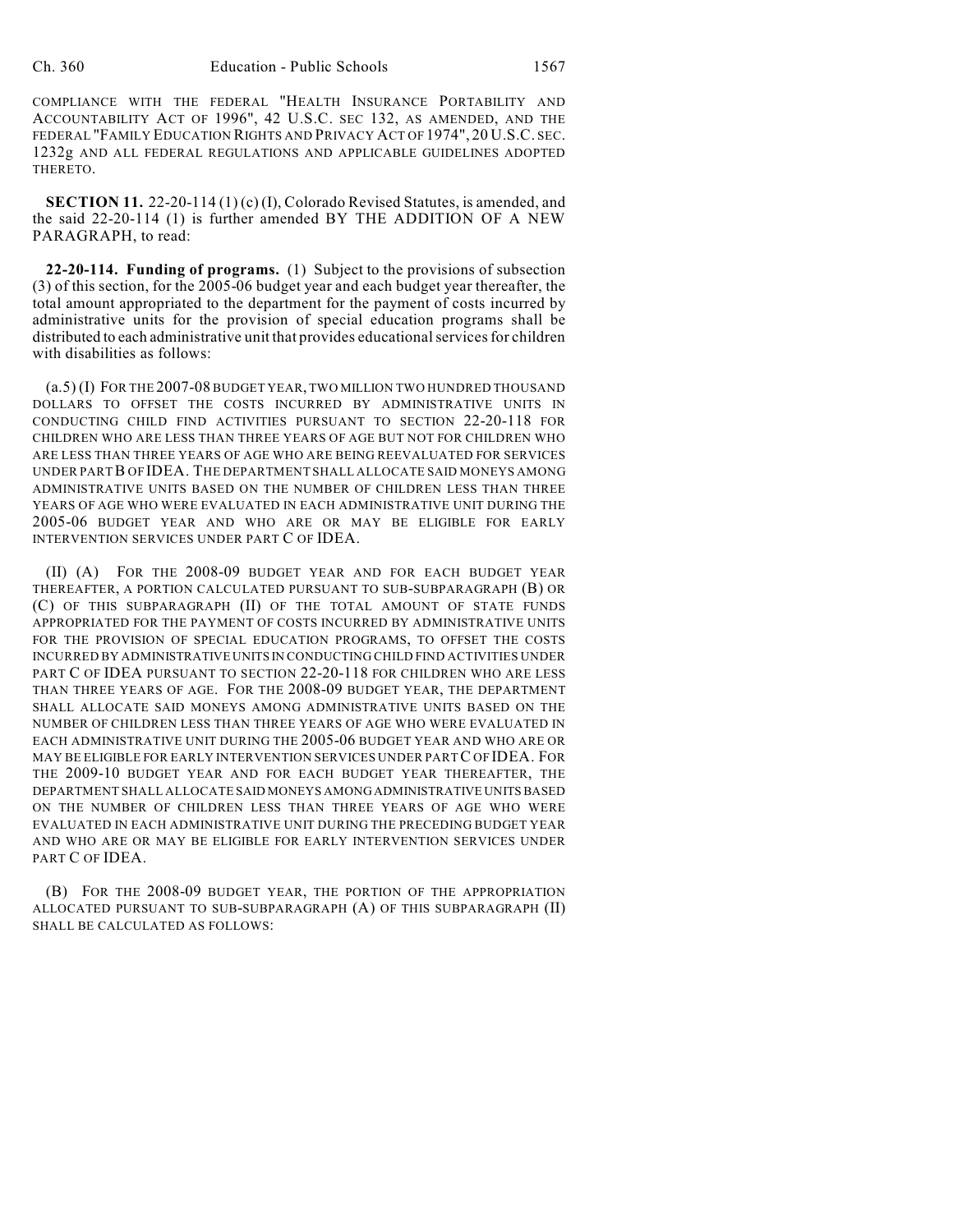(THE DOLLAR AMOUNT ALLOCATED PER CHILD LESS THAN THREE YEARS OF AGE WHO WAS EVALUATED IN THE 2005-06 BUDGET YEAR) X (THE LESSER OF THE RATE OF INFLATION, AS DEFINED IN SECTION 22-55-102 (7), OR THE PERCENTAGE CHANGE IN THE TOTAL STATE FUNDS APPROPRIATED FOR THE PROVISION OF SPECIAL EDUCATION SERVICES OVER THE PRECEDING BUDGET YEAR) X (THE TOTAL NUMBER OF CHILDREN LESS THAN THREE YEARS OF AGE WHO WERE EVALUATED UNDER PART C OF IDEA BY ADMINISTRATIVE UNITS IN THE 2005-06 BUDGET YEAR).

(C) FOR THE 2009-10 BUDGET YEAR AND FOR EACH BUDGET YEAR THEREAFTER, THE PORTION OF THE APPROPRIATION ALLOCATED PURSUANT TO SUB-SUBPARAGRAPH (A) OF THIS SUBPARAGRAPH (II) SHALL BE CALCULATED AS FOLLOWS:

(THE DOLLAR AMOUNT ALLOCATED PER CHILD LESS THAN THREE YEARS OF AGE WHO WAS EVALUATED UNDER PART C OF IDEA IN THE PRECEDING BUDGET YEAR) X (THE LESSER OF THE RATE OF INFLATION, AS DEFINED IN SECTION 22-55-102 (7), OR THE PERCENTAGE CHANGE IN THE TOTAL STATE FUNDS APPROPRIATED FOR THE PROVISION OF SPECIAL EDUCATION SERVICES OVER THE PRECEDING BUDGET YEAR) X (THE TOTAL NUMBER OF CHILDREN LESS THAN THREE YEARS OF AGE WHO WERE EVALUATED UNDER PART C OF IDEA BY ADMINISTRATIVE UNITS IN THE PRECEDING BUDGET YEAR).

(c) (I) If any amount of the total annual appropriation remains after the distributions specified in paragraphs (a) and (b) PARAGRAPHS (a), (a.5), AND (b) of this subsection (1) have been made, and after the distribution of the portion of the total annual appropriation designated for high cost grants pursuant to subsection (2) of this section has been made, six thousand dollars per child with one or more disabilities, as described in subparagraph (II) of this paragraph (c), for a percentage of such children receiving special education services from the administrative unit. The department shall annually determine the percentage of such children for which an administrative unit may receive additional funding pursuant to this paragraph (c) based on the amount of the remaining appropriation and the per-pupil amount of six thousand dollars.

**SECTION 12.** 22-7-402 (8.5), Colorado Revised Statutes, is amended to read:

**22-7-402. Definitions.** As used in this part 4, unless the context otherwise requires:

(8.5) "Exceptional students" means those students defined in section 22-20-103  $(1.5)$  (5) as children with disabilities and students defined in section 22-20-103  $(3.7)$ (13) as gifted children.

**SECTION 13.** 22-7-504 (5) (b), Colorado Revised Statutes, is amended to read:

**22-7-504. Pupil assessments - individual literacy plans.** (5) (b) Paragraph (a) of this subsection (5) does not apply to children with disabilities, as defined in section 22-20-103  $(1.5)$  (5), when the disability is a substantial cause for a pupil's inability to read and comprehend at grade level.

**SECTION 14.** 22-33-106 (1) (c), Colorado Revised Statutes, is amended to read: